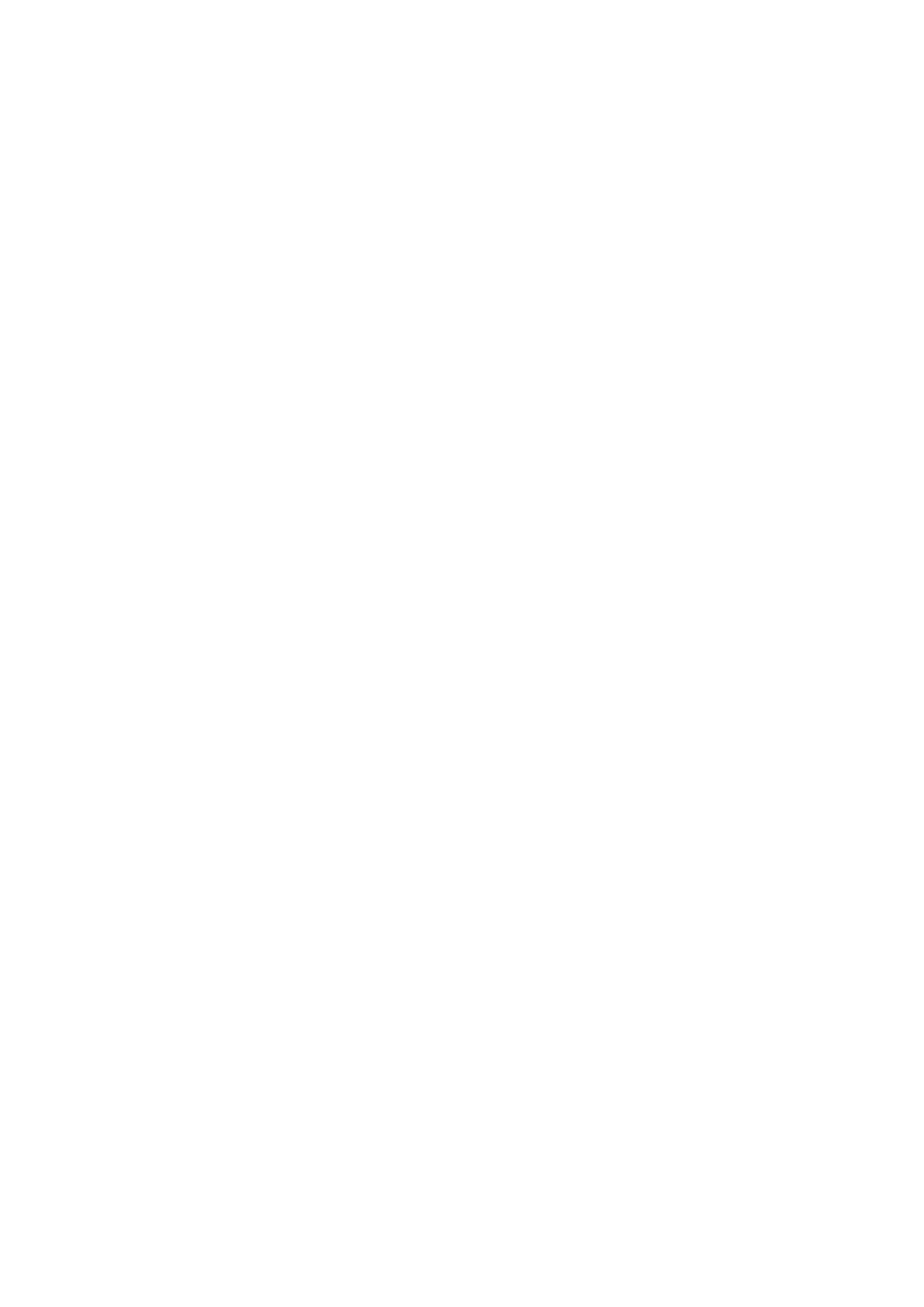# Key figures

|                                                                                 | $1/1 - 30/6$ | $1/1 - 30/6$ |
|---------------------------------------------------------------------------------|--------------|--------------|
|                                                                                 | 2017         | 2016         |
| In thousands of euros                                                           |              |              |
| Total income                                                                    | 155,997      | 171,908      |
| Operating result                                                                | $-24,089$    | $-7,043$     |
| Financial income and expenses                                                   | 493          | $-479$       |
| <b>Result before tax</b>                                                        | $-23,596$    | $-7,522$     |
| Income tax                                                                      | $-6,028$     | $-1,755$     |
| Result from discontinued operations after taks                                  | 6,175        | 8,901        |
| Net result for the year                                                         | $-11,393$    | 3,134        |
| <b>EBITDA, excl. supernumerary employees, acquisition costs and book losses</b> | $-6,147$     | $-1,611$     |
| <b>EBITDA</b> margin                                                            | $-3.9%$      | $-0.9%$      |
| Per share in $\epsilon$                                                         |              |              |
| Result                                                                          | $-0.25$      | 0.07         |
| Cash flow from operating activities                                             | $-0.55$      | $-0.52$      |
| Employees (FTE) at period end                                                   | 1,289        | 1,497        |

The 2017 semi-annual accounts have been prepared in accordance with the IFRS-EU guidelines applicable in 2017. The results are presented on the basis of continued operations. The results of discontinued operations and/or operations held for sale are presented separately. These concern the radio activities of Sky Radio Group transferred in 2016 to the new radio company set up in collaboration with Talpa and the activiteities of Keesing Media Group with a view to the announced upcoming sale.

Under normal economic conditions, TMG's business operations are subject to seasonal fluctuations. Advertising revenues are higher in the second and fourth quarters of the year than in the remainder of the year. This is due to the public holidays occurring during these periods. The single-copy sales of De Telegraaf and Keesing Media Group's publications are higher in the third quarter due to the summer holiday period.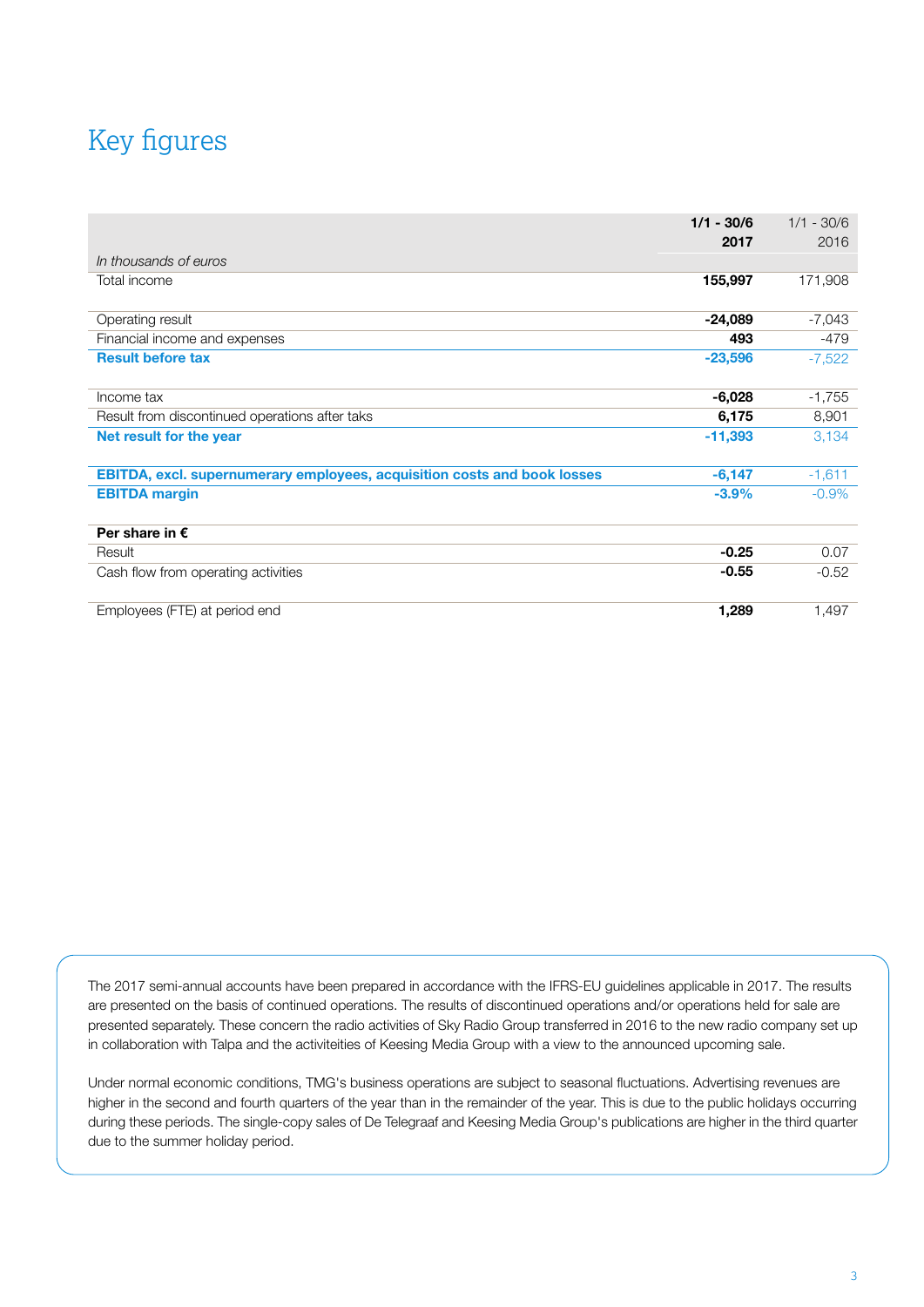# Key points

#### Declining advertising revenues and extraordinary items affect TMG's result in first half 2017

The results of Telegraaf Media Groep ('TMG') for the first half of 2017 were significantly lower than those for the first half of 2016. This development was already visible when the results for the first four months of 2017 were reported on 26 May. Excluding extraordinary and one-off items (particularly restructuring charges and the costs related to the two public offers), in the first half of 2017, TMG reported a negative EBITDA of € 6.1 million, compared to a negative EBITDA of € 1.6 million in the first half of 2016. This is mainly the result of the further decline in advertising revenues, which was also due to portfolio rationalisations. The above-mentioned EBITDA development relates to continuing operations and therefore excludes the results of Keesing Media Group ("Keesing") with a view to the announced upcoming sale and it also excludes the results of the entities contributed to the radio partnership with Talpa. Upon completion, the sale of Keesing will lead to a significantly positive cash position.

TMG has recently entered a new phase. As of 2 July, Mediahuis holds the majority (64.66%) of the shares in the company. On 21 June, Marc Vangeel (CEO) and Koos Boot (CFO) were appointed to the new Executive Board, and the new Supervisory Board was also appointed on that date (see [https://www.tmg.nl/en/management-structure\)](http://www.tmg.nl/en/management-structure). Together with Mediahuis, TMG will resume building a media company with a solid market position, quality editorial boards and strong brands. Under the leadership of the new Executive Board, the focus now lies on TMG's core activities and brands. In the third quarter, the new Executive Board will present its plans to make TMG a strong and leading media company again.

On 18 July, TMG announced that the shares in Keesing will be sold to a partnership to be formed with Ergon Capital Partners, which is subject to approval of the shareholders and the advice of the works councils. TMG will take a 30% stake in this new partnership. The valuation agreed in this regard for 100% of the Keesing company amounts to € 150.0 million (enterprise value, debt and cash free). The net cash flow from the transaction is expected to amount to approximately € 130.0 million (taking into account a reinvestment for the 30% stake and the envisaged level of funding of the partnership, and assuming the bank balance of Keesing as at 30 June). The net cash flow from the transaction will be used to fully settle the credit facilities with the banks. In addition, it will enable the financing of normal operations, as well as the future plans with regard to TMG's core activities and brands.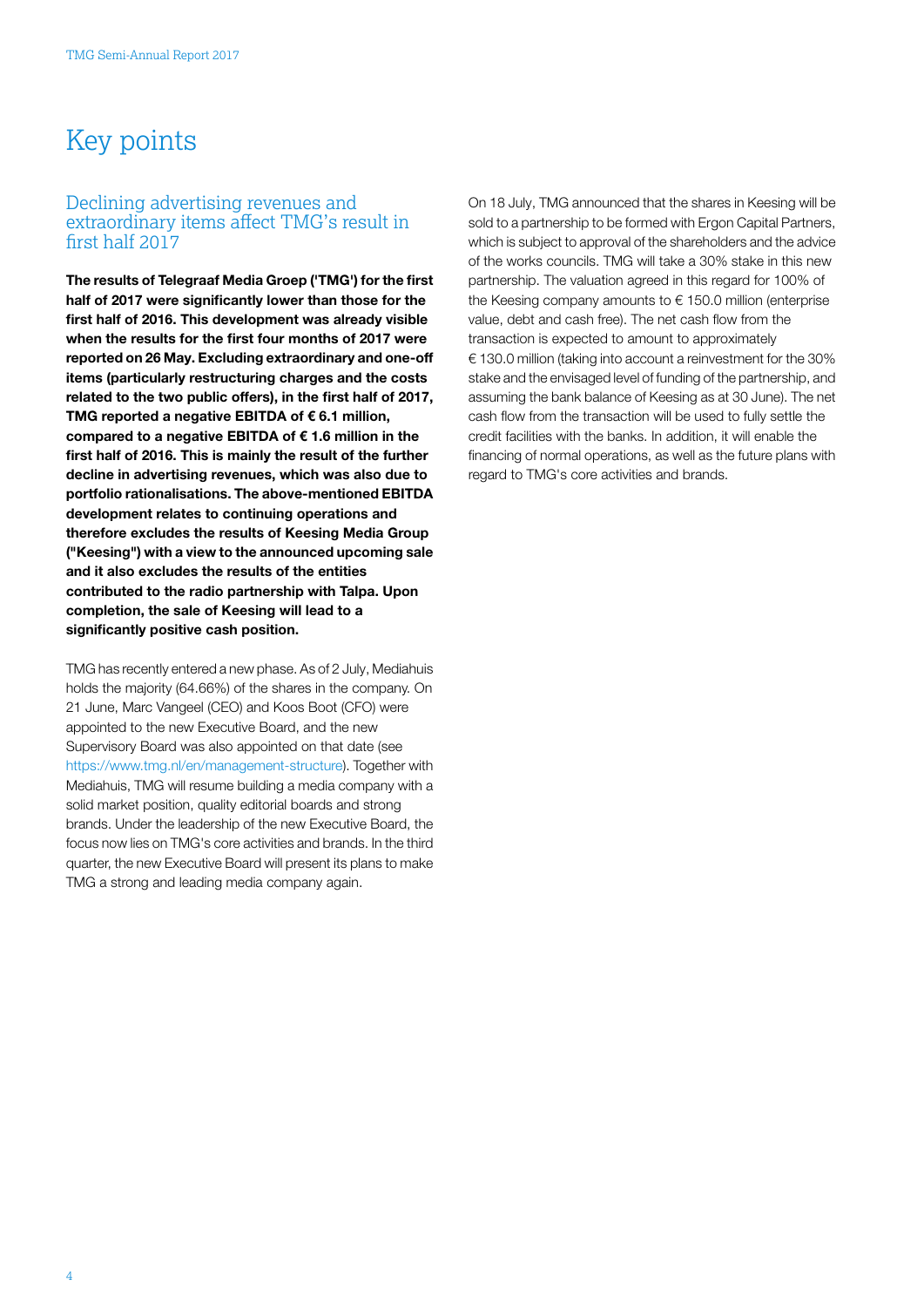# Financial results H1 2017

#### Revenues

|                                                     | <b>Period</b> | Period        | $\%$     |
|-----------------------------------------------------|---------------|---------------|----------|
| In thousands of euros                               | 1/1-30/6 2017 | 1/1-30/6 2016 |          |
| Continuing business activities <sup>1</sup>         |               |               |          |
| <b>B2C Subscriptions</b>                            | 84,580        | 87,571        | $-3.4%$  |
| <b>B2B Advertisements</b>                           | 38,951        | 49,519        | $-21.3%$ |
| Other revenues                                      | 32,466        | 34,818        | $-6.8\%$ |
| <b>Total revenues</b>                               | 155,997       | 171,908       | $-9.3%$  |
| Personnel costs                                     | 65,353        | 71,583        | $-8.7%$  |
| Other costs                                         | 96,791        | 101,936       | $-5.0\%$ |
| <b>Total costs</b>                                  | 162,144       | 173,519       | $-6.6\%$ |
| <b>EBITDA, excl. supernumerary employees,</b>       |               |               |          |
| acquisition costs and book losses                   | $-6,147$      | $-1,611$      |          |
| <b>EBITDA-margin</b>                                | $-3.9%$       | $-0.9%$       |          |
| Supernumerary employees, acquisition costs and book |               |               |          |
| losses                                              | $-12,805$     | -293          |          |
| <b>EBITDA, incl. supernumerary employees,</b>       |               |               |          |
| acquisition costs and book losses                   | $-18,952$     | $-1,904$      |          |
| <b>EBITDA-margin</b>                                | $-12.1%$      | $-1.1\%$      |          |

1 These figures exclude the results of Keesing and the entities entered into the radio partnership with Talpa in 2016.

- Total revenues, including the effect of portfolio rationalisations, decreased by 9.3%, from  $\epsilon$  171.9 to € 156.0 million, mainly due to lower print advertising revenues (-27.0%). Excluding the effect of portfolio rationalisations, total revenues decreased by 7.7%, while print advertising revenues decreased by 22.4%.
- Total costs, normalised for restructuring charges, a book loss following the sale of the free local papers, and one-off consultancy costs relating to the two public offers (including the procedures before the Enterprise Chamber), declined by 6.6%, from  $\epsilon$  173.5 million to  $\epsilon$  162.1 million. This decline was the result of restructuring and other cost-saving measures.
- Normalised for restructuring charges, one-off consultancy costs and the book loss, a negative EBITDA was realised of € 6.1 million, compared to a negative EBITDA of € 1.6 million last year.
- The restructuring charges and the book loss (together € 4.6 million) relate mainly to the sale of the local free papers and severance payments made to the Executive Board and members of Senior Management.
- In the first half of 2017, the one-off consultancy costs relating to the public offers (including the procedures before the Enterprise Chamber) amounted to  $\epsilon$  8.2 million and mainly concerned the costs of financial and legal advisers.
- The EBITDA result, including restructuring charges, one-off consultancy costs and the book loss, declined from € 1.9 million negative to € 19.0 million negative.

• Given the appointment of a new Board and considering the result developments and the pending sale of Keesing, the goals as presented on the Investor Relations Day of 27 September 2016 will be redetermined.

### Notes to the financial results

The decline in revenues was mainly due to the decline in total print advertising revenues from  $\epsilon$  49.5 to  $\epsilon$  39.0 million (-21.3%), including the effect of portfolio rationalisations (the discontinuation of Dichtbij, the partial discontinuation of activities in Rotterdam/Utrecht, and the sale of free local papers as of 1 June). Excluding the effect of portfolio rationalisations, total advertising revenues declined by 19.2%. This concerns a combination of a decline in print advertising revenues by 22.4% and an increase in digital advertising revenues by 2.4%. Besides the portfolio rationalisations, the main causes are the declining market of print advertising and the detrimental effect of restructuring implemented at the sales and marketing departments.

The revenues from subscriptions decreased slightly, from € 87.6 million to  $∈$  84.6 million (-3.4%), with the decline in revenues due to fewer subscriptions being partly offset by price increases. The decline in the number of subscriptions is mainly visible at De Telegraaf and to a lesser degree at the regional dailies.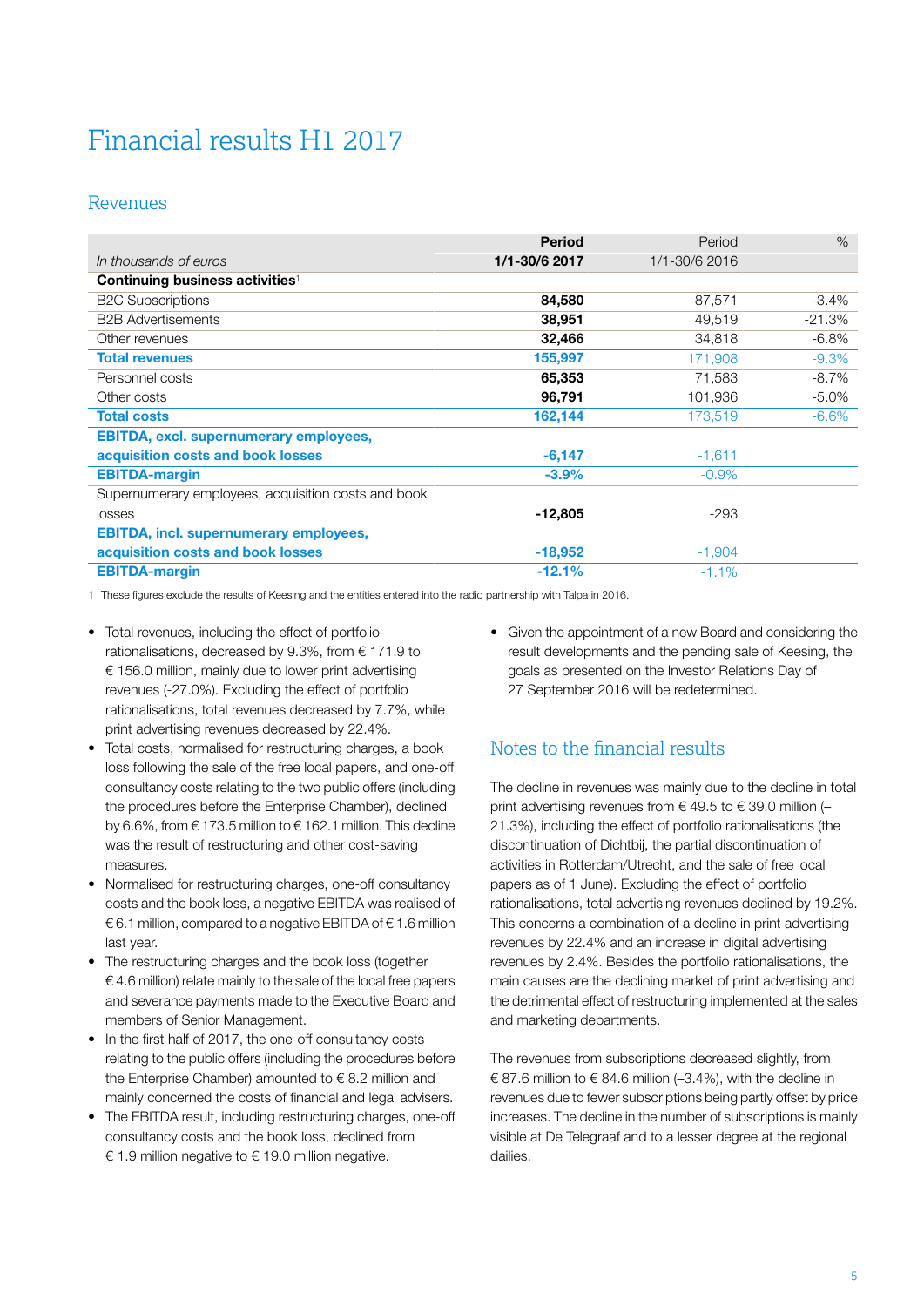Costs, excluding restructuring charges, the book loss and oneoff consultancy costs, declined from € 173.5 million to € 162.1 million (–6.6%). This cost decrease was mainly related to a decline in personnel costs following the restructuring implemented in 2016 and 2017 at, among other entities, the printing plants (the first quarter of 2016) and the sales and marketing departments (end of 2016, beginning of 2017). In addition, the transport and distribution costs decreased as a result of portfolio rationalisations and portfolio optimisation, as well as lower circulation. The costs of external advisers (excluding the one-off consultancy costs relating to the public offers and the procedures before the Enterprise Chamber) were also clearly lower. On the other hand, at approximately € 5.0 million, the start-up costs of the new online video platform Telegraaf VNDG clearly added to the costs in the first half of 2017.

The EBITDA result, including exceptional items, decreased from  $\epsilon$  1.9 million negative to  $\epsilon$  19.0 million negative.

The restructuring charges for the first half of 2017 amount to € 3.7 million (2016: € 0.3 million) and mainly relate to the restructuring of the Operations department following the sale of the free local papers and severance payments made to the Executive Board and members of Senior Managerment. The costs relating to the public offers (including the procedures before the Enterprise Chamber) amount to € 8.2 million and concern costs of financial and legal advice. In total, these oneoff consultancy costs in 2016 and the first half of 2017 amount to approximately  $\in$  10.0 million.

The result from discontinued operations after taxes amounts to € 6.2 million (2016: € 8.9 million) and in 2017 relates only to the results of Keesing. In 2016, the results of the radio entities contributed to the partnership with Talpa (Sky Radio and Radio Veronica) were also included in this item in the amount of € 3.7 million. Keesing's revenues rose from € 35.0 million to  $\in$  35.4 million (+1.1%), partly as a result of an increase in the number of issues compared to last year. The costs incurred by this business unit decreased by 4% from  $\epsilon$  25.1 million to € 24.1 million, mainly due to process optimisations and other cost saving measures. This resulted in an increase in Keesing's EBITDA by  $\epsilon$  1.3 million, from  $\epsilon$  10.0 million to  $\epsilon$  11.3 million (+13.0%).

TMG's net result decreased from a profit of  $\epsilon$  3.1 million to a loss of € 11.4 million. As described above, the main reasons for this decrease were the revenue decline, high one-off consultancy costs, and start-up expenses related to Telegraaf VNDG.

As of 30 June 2017, TMG's net cash position is  $\epsilon$  20.1 million negative (this concerns the revolving current account facility of € 22.1 million minus  $∈$  2.0 million cash position) compared to a positive net cash position of € 14.5 million at year-end 2016. This decline is largely due to the negative EBITDA, restructuring charges paid, and the payment of the revalued Radio Veronica licence for the period 2011-2017 (€ 14.7 million including interest). In addition, there is the effect of recognising Keesing as 'held for sale', as a result of which Keesing's bank balance is part of the assets held for sale ( $\in$  4.7 million).

Adequate agreements were made with the banks about the financing of TMG for the current state of affairs and before and after the sale of Keesing. The net cash flow from the sale of Keesing will be used to fully settle the credit facilities with the banks. In addition, it will enable the financing of normal operations, as well as the future plans with regard to TMG's core activities and brands.

### **Outlook**

Following the advice of the works councils and after approval of the Extraordinary Meeting of Shareholders on 31 August, 2017, the sale of Keesing is expected to be completed shortly thereafter.

Revenues from advertising and circulation are expected to remain under pressure in the second half of 2017. We will be able to partly offset the effect of this development by costsavings.

During the Investor Relations Day in September 2016, goals were formulated for 2019, which also formed the basis of the goals for the current year. This was reported in TMG's Annual Report for 2016. Given the appointment of the new Board and considering the actual result developments and the pending sale of Keesing, these goals will be redetermined.

The new Executive Board will announce its plans for the future of TMG in the third quarter.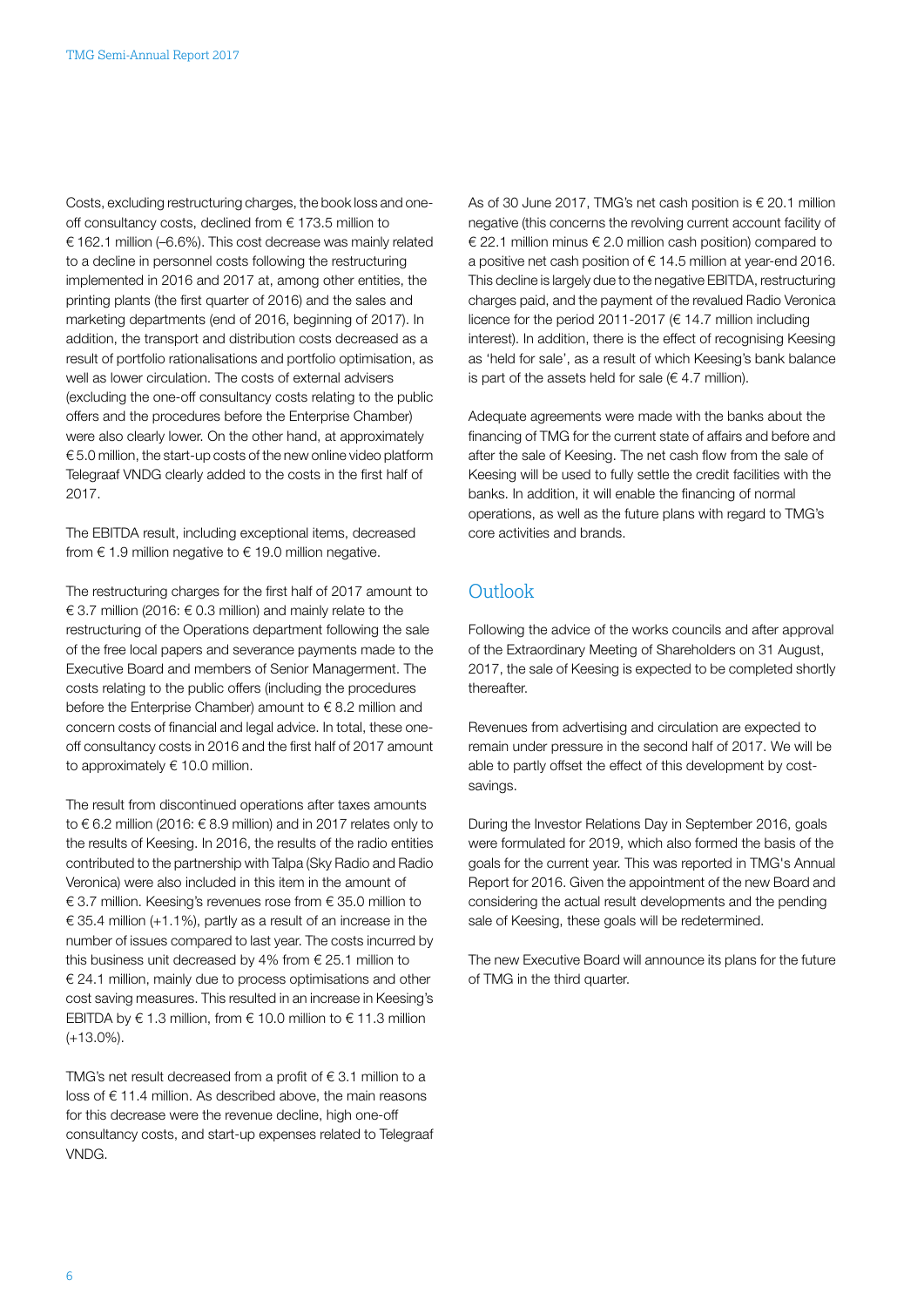# Statement of Responsibility

In compliance with Section 5:25d, subsection 2c of the Financial Supervision Act (Wft), the Executive Board declares that, to the best of its knowledge:

- 1. The 2017 semi-annual accounts reliably reflect the assets, liabilities, financial position and the profit and/or loss of Telegraaf Media Groep N.V. and the companies jointly included in the consolidation; and
- 2. The semi-annual report reliably reflects the financial position as at 30 June 2017, Telegraaf Media Groep N.V.'s performance during the first half of 2017, and that of its affiliated companies, whose information has been included in the semi-annual report, as well as the trends expected for the second half of 2017.

Amsterdam, 28 July 2017

#### Executive Board, Telegraaf Media Groep N.V.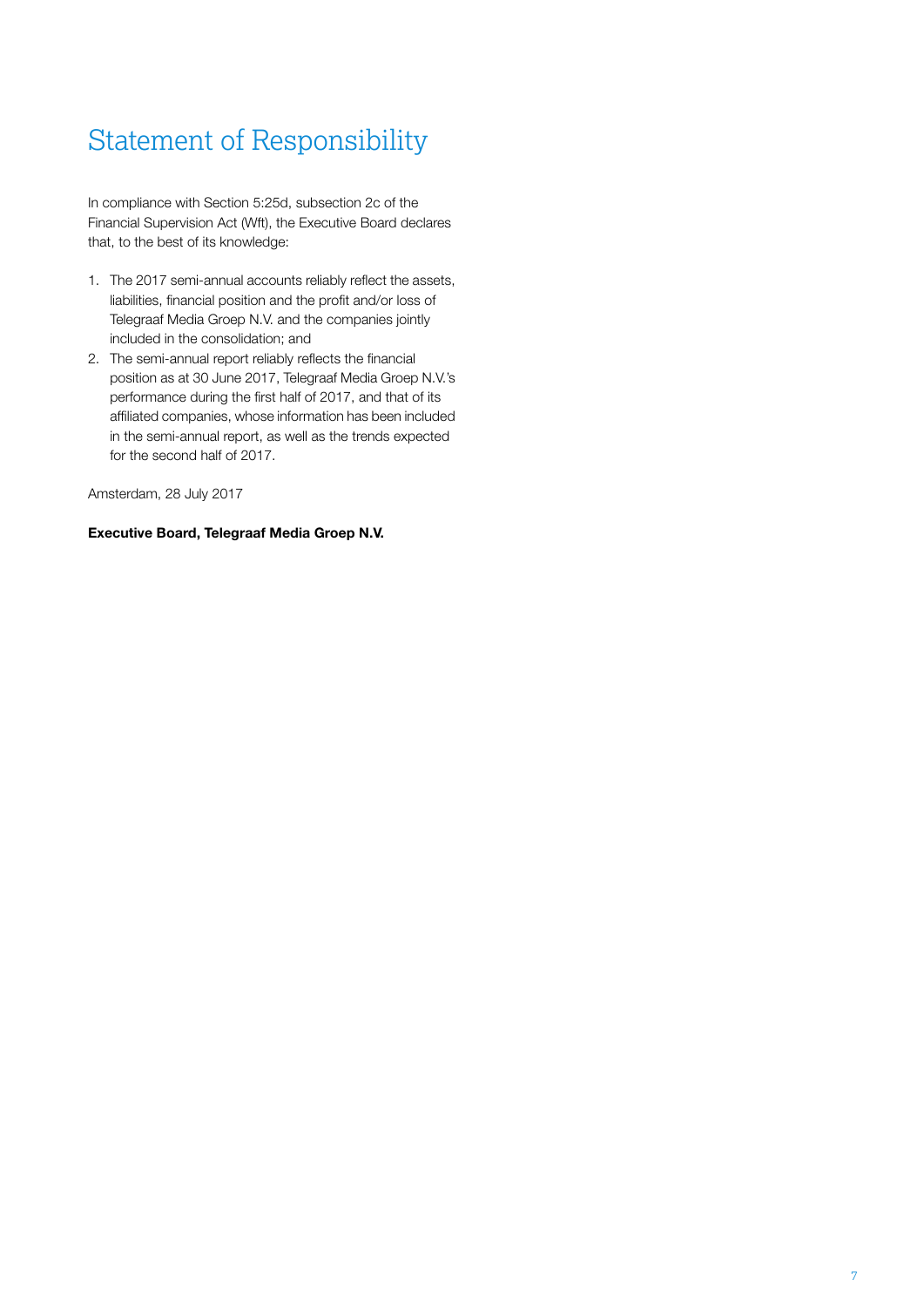# TMG Semi-Annual Financial Statements 2017

tmg  $\overline{24}$  $\overline{7}$ 

Semi-Annual report 2017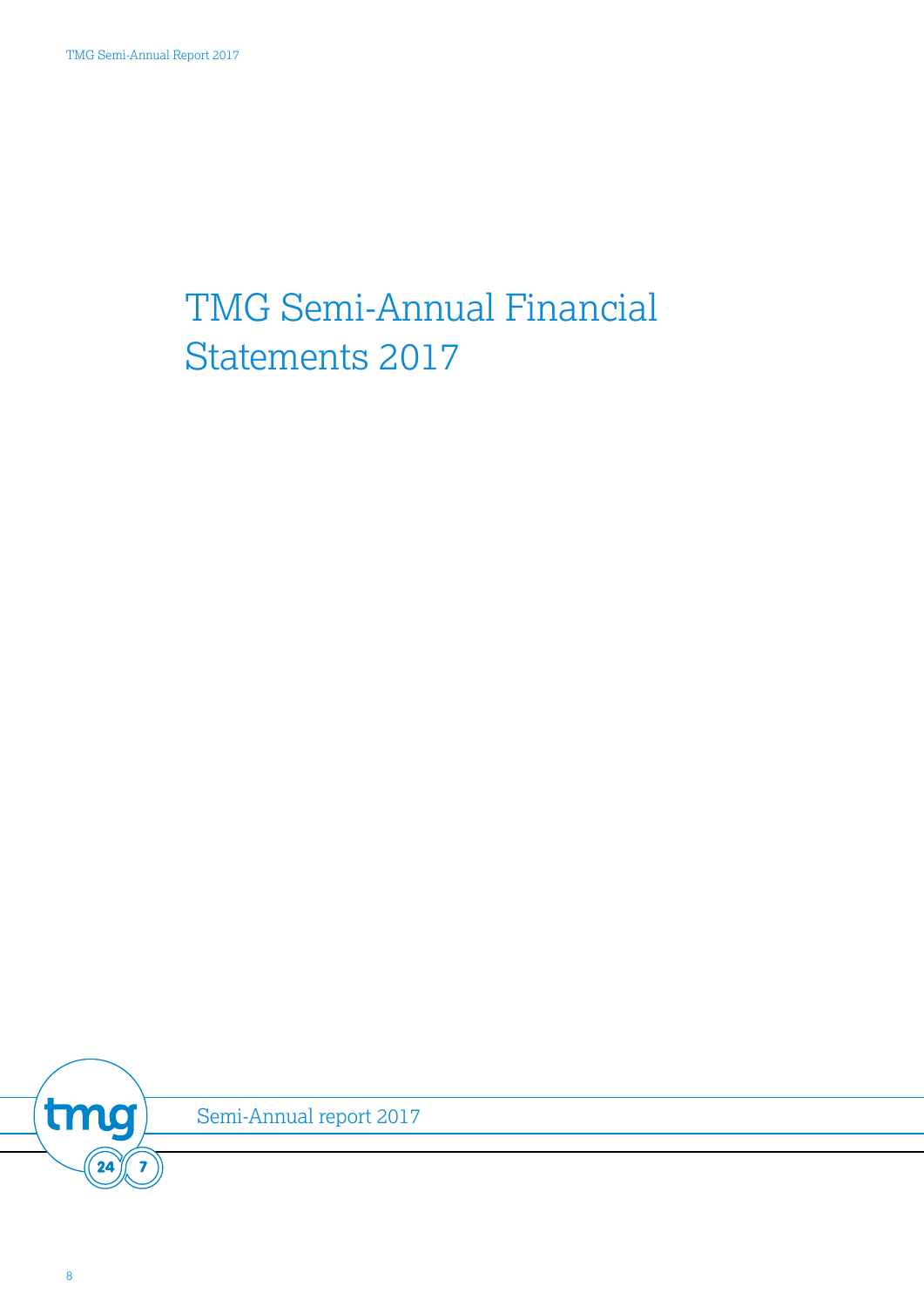# Consolidated statement of proƮt and loss

|                                                     |             | <b>Period</b> | Period       |
|-----------------------------------------------------|-------------|---------------|--------------|
|                                                     |             | $1/1 - 30/6$  | $1/1 - 30/6$ |
| In thousands of euros                               | <b>Note</b> | 2017          | 2016         |
|                                                     |             |               |              |
| <b>Continuing operations</b>                        |             |               |              |
| Revenue                                             | 6,7         | 155,997       | 171,896      |
| Other operating income                              |             |               | 12           |
| <b>Total revenue</b>                                |             | 155,997       | 171,908      |
| Raw materials and consumables                       |             | 9,257         | 10,734       |
| Employee benefits                                   |             | 69,045        | 71,876       |
| Depreciation, amortisation and impairment losses    |             | 5,137         | 5,139        |
| Other operating expenses                            |             | 96,647        | 91,202       |
| <b>Total operating expenses</b>                     |             | 180,086       | 178,951      |
| <b>Operating result</b>                             | 6           | $-24,089$     | $-7,043$     |
| Result from associates                              | 10          | 879           | 55           |
| Financial income                                    |             |               | 16           |
| Financial expense                                   |             | $-386$        | $-550$       |
| <b>Financial income and expense</b>                 |             | 493           | $-479$       |
| <b>Result from continuing operations before tax</b> |             | $-23,596$     | $-7,522$     |
| Income tax                                          | 11          | $-6,028$      | $-1,755$     |
| Result for the year from continuing operations      |             | $-17,568$     | $-5,767$     |
| <b>Discontinued operations</b>                      |             |               |              |
| Result from discontinued operations after tax       | 9           | 6,175         | 8,901        |
| <b>Result for the year</b>                          |             | $-11,393$     | 3,134        |
|                                                     |             |               |              |
| <b>Earnings per share</b>                           |             |               |              |

| Result for the year attributable to shareholders of ordinary shares in Telegraaf |            |            |
|----------------------------------------------------------------------------------|------------|------------|
| Media Groep N.V.                                                                 | -11.393    | 3.134      |
| Weighted average number of ordinary shares                                       | 46.350.000 | 46.350.000 |
| Basic and diluted earnings per share from continuing operations (EUR)            | $-0.38$    | $-0.12$    |
| Basic and diluted earnings per share (EUR)                                       | $-0.25$    | 0.07       |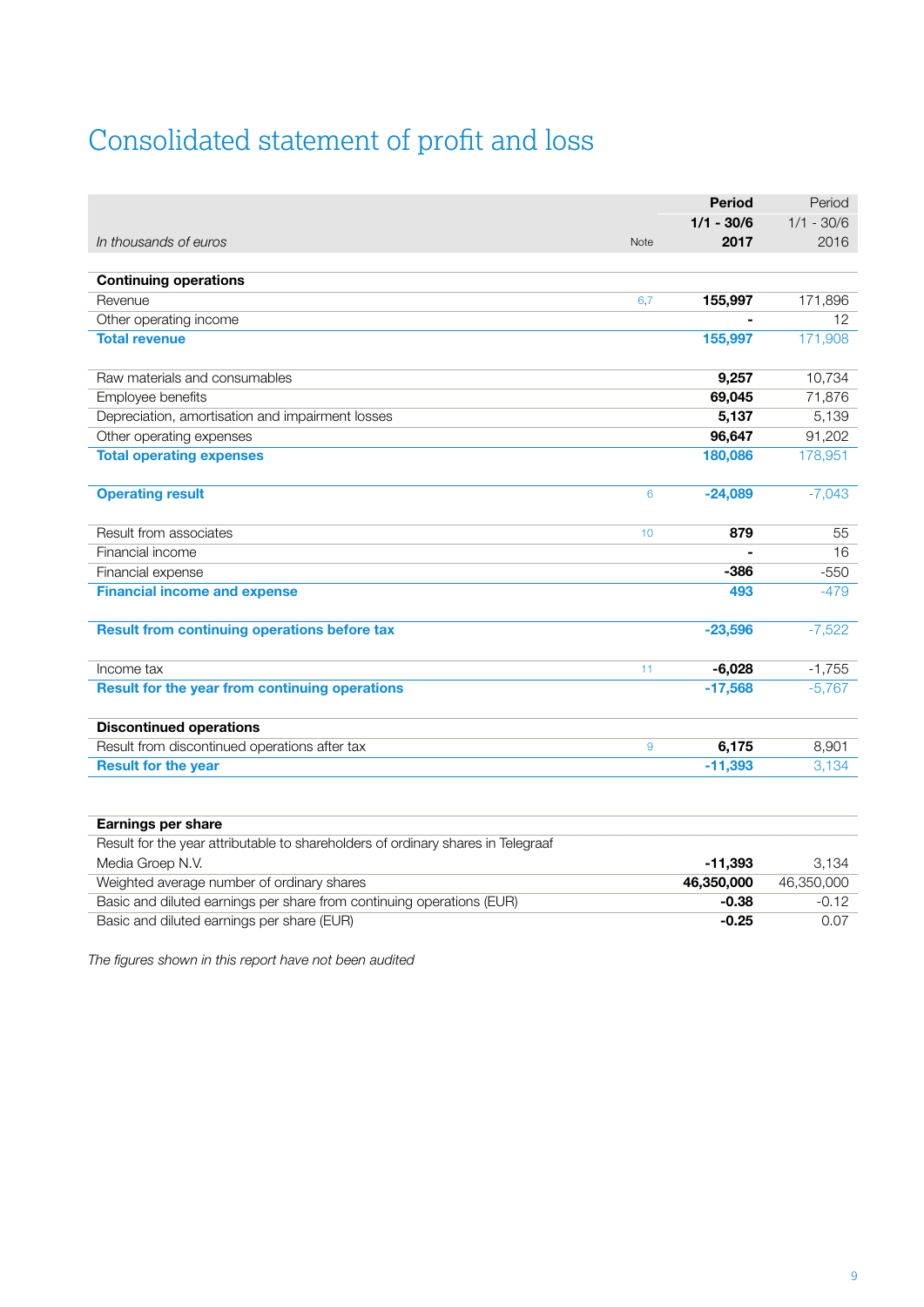# Consolidated statement of comprehensive income

|                                                                    |             | <b>Period</b>     | Period            |
|--------------------------------------------------------------------|-------------|-------------------|-------------------|
| In thousands of euros                                              | <b>Note</b> | $1/1 - 30/6$ 2017 | $1/1 - 30/6$ 2016 |
|                                                                    |             |                   |                   |
| <b>Result for the period</b>                                       |             | $-11,393$         | 3,134             |
| Items that will not be reclassified subsequently to profit or loss |             |                   |                   |
| Actuarial gains and losses on defined-benefit plans                |             | 258               |                   |
| Income tax                                                         |             | $-74$             |                   |
| Other comprehensive income for the year, net of income tax         |             | 184               |                   |
| Total comprehensive income for the period, attributable to         |             |                   |                   |
| shareholders of Telegraaf Media Groep N.V.                         |             | $-11.209$         | 3.134             |
|                                                                    |             |                   |                   |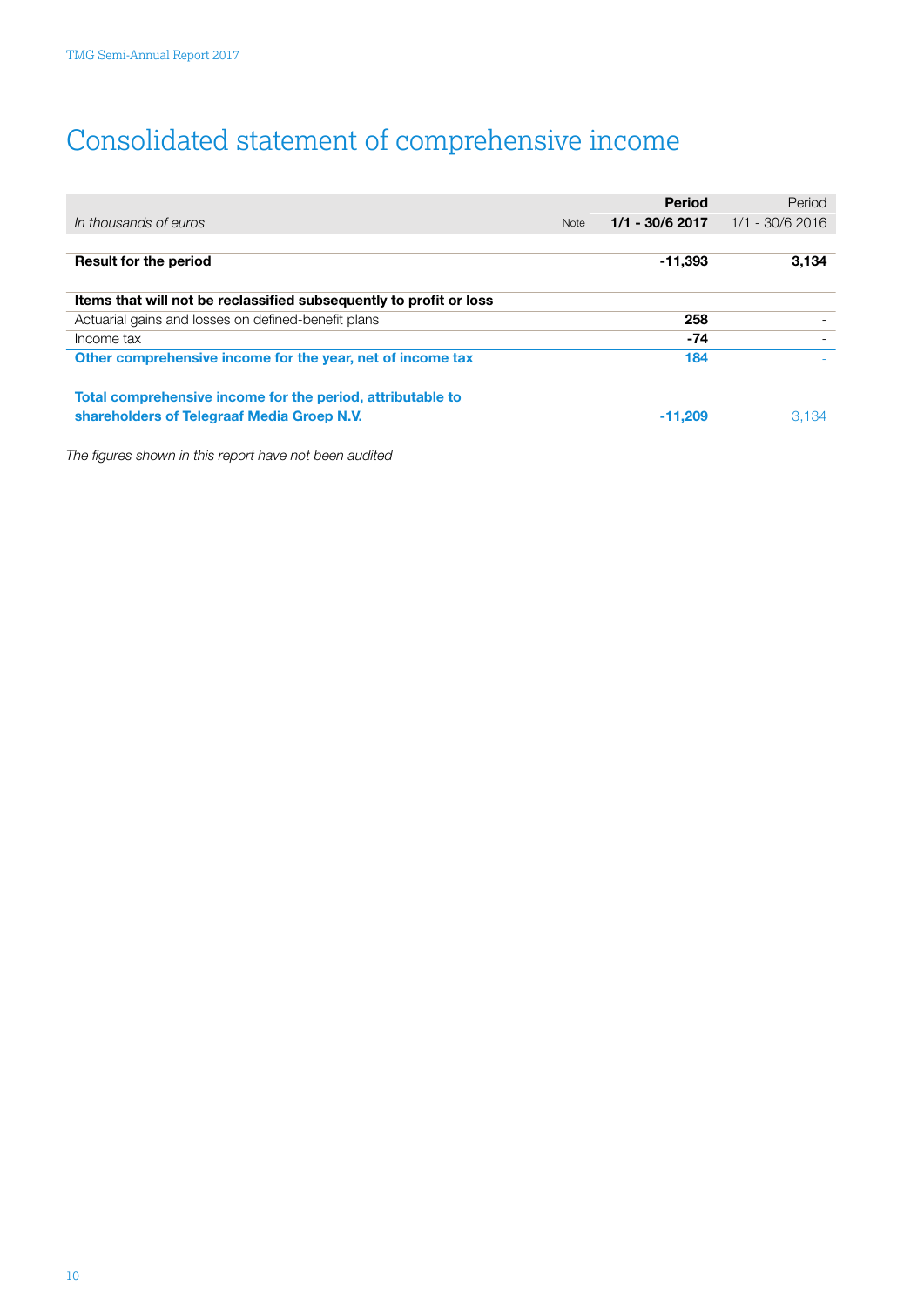# Consolidated statement of financial position

r.

| In thousands of euros                                        | Note | 30/6 2017 | 31/12 2016 |
|--------------------------------------------------------------|------|-----------|------------|
|                                                              |      |           |            |
| <b>ASSETS</b>                                                |      |           |            |
| <b>Non-current assets</b>                                    |      |           |            |
| Intangible assets                                            |      | 66,094    | 181,969    |
| Property, plant and equipment                                | 12   | 30,235    | 26,767     |
| Investments in associates                                    |      | 46,675    | 48,143     |
| Deferred tax assets                                          |      | 51,003    | 44,636     |
| Other receivables                                            |      | 835       | 719        |
| <b>Total non-current assets</b>                              |      | 194,842   | 302,234    |
| <b>Current assets</b>                                        |      |           |            |
| Inventories                                                  |      | 856       | 1,175      |
| Tax assets                                                   |      |           | 46         |
| Trade and other receivables                                  |      | 35,386    | 58,256     |
| Cash and cash equivalents                                    |      | 2,009     | 19,485     |
| Assets classified as held for sale                           | 13   | 148,411   | 15,848     |
| <b>Total current assets</b>                                  |      | 186,662   | 94,810     |
| <b>Total assets</b>                                          |      | 381,504   | 397,044    |
| <b>EQUITY AND LIABILITIES</b>                                |      |           |            |
| <b>Equity</b>                                                |      |           |            |
| Issued capital                                               |      | 11,588    | 11,588     |
| Other reserves                                               |      | 204,588   | 215,797    |
| Attributable to equity holders of Telegraaf Media Groep N.V. |      | 216,176   | 227,385    |
| <b>Liabilities</b>                                           |      |           |            |
| Post-employment benefit liabilities                          |      | 2,776     | 4,722      |
| Deferred tax liabilities                                     |      | 511       | 10,190     |
| <b>Total non-current liabilities</b>                         |      | 3,287     | 14,912     |
| Interest-bearing loans and borrowings                        | 16   | 22,687    | 6,200      |
| Trade and other payables                                     |      | 93,589    | 131,593    |
| Provisions                                                   | 15   | 12,744    | 16,113     |
| Tax payable                                                  |      | 88        | 841        |
| Liabilities classified as held for sale                      | 13   | 32,933    |            |
| <b>Total current liabilities</b>                             |      | 162,041   | 154,747    |
| <b>Total liabilities</b>                                     |      | 165,328   | 169,659    |
| <b>Total equity and liabilities</b>                          |      | 381,504   | 397,044    |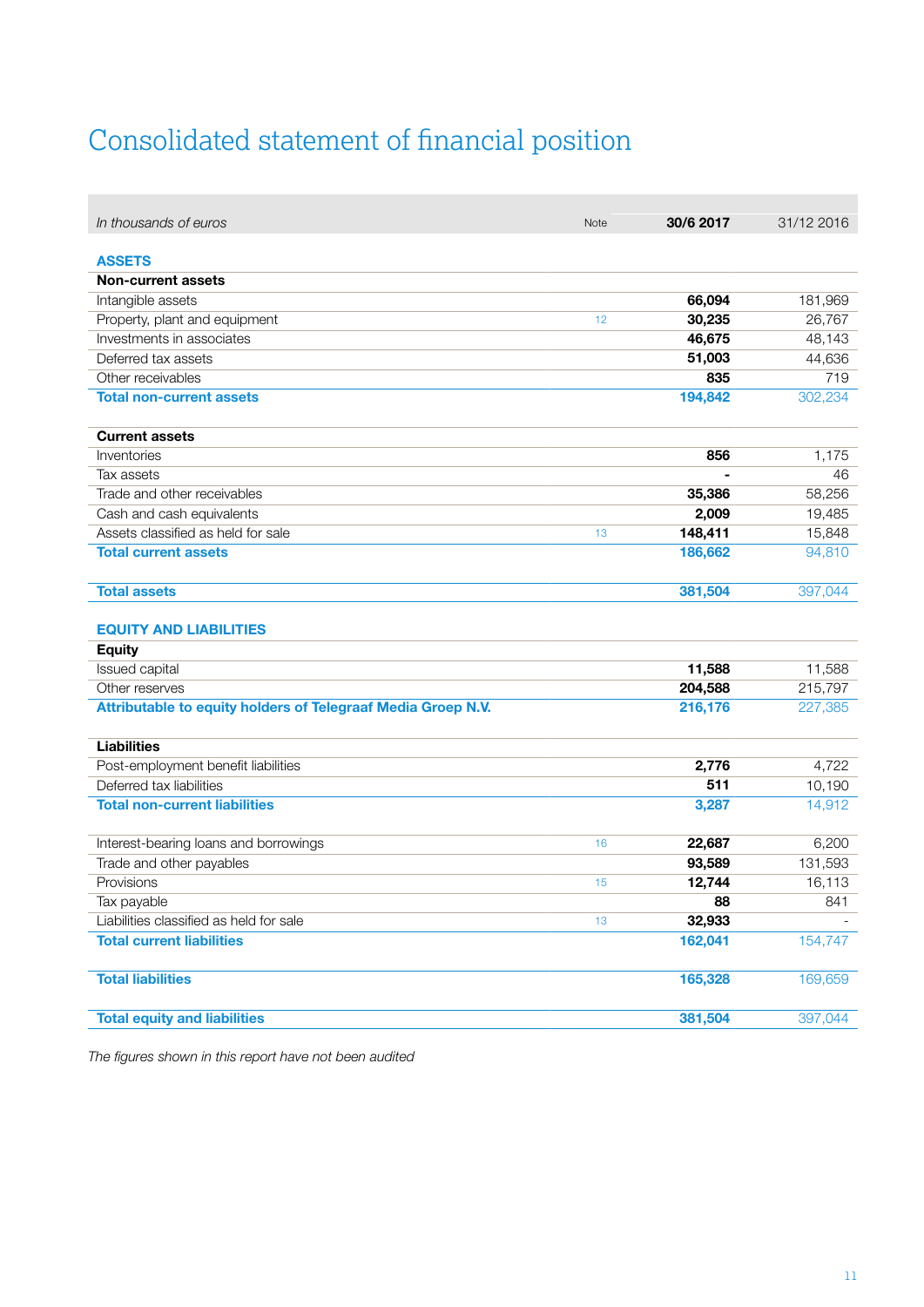# Consolidated statement of cash flows

|                                                                     |      | <b>Period</b>    | Period           |
|---------------------------------------------------------------------|------|------------------|------------------|
| In thousands of euros                                               | Note | $1/1 - 30/62017$ | $1/1 - 30/62016$ |
|                                                                     |      |                  |                  |
| Cash flow from operating activities                                 |      |                  |                  |
| Net result for the period                                           |      | $-11,393$        | 3,134            |
| <b>Adjustments for:</b>                                             |      |                  |                  |
| Depreciation of property, plant and equipment                       |      | 3,808            | 3,873            |
| Amortisation of intangible assets                                   |      | 3,999<br>140     | 3,607            |
| Impairment losses on intangible assets                              |      | 433              |                  |
| Impairment losses on property, plant and equipment                  |      | -998             |                  |
| Reversal of impairment losses on property, plant and equipment      | 12   | 414              | 717              |
| Net financing costs                                                 | 10   | 10               | $-12$            |
| Gain on sale of property, plant and equipment                       |      | $-796$           |                  |
| Share of result from investments recognised using the equity method |      |                  |                  |
| Result from associates                                              |      |                  | -55              |
| Income tax                                                          |      | $-3,227$         | 1,622            |
|                                                                     |      | $-7,610$         | 12,886           |
| Change in inventories                                               |      | $-128$           | 329              |
| Change in trade and other receivables                               |      | 7,012            | 5,216            |
| Change in accounts payable and other current liabilities            |      | $-18,206$        | $-10,237$        |
| Change in provisions and post-employment benefit liabilities        |      | $-3,203$         | $-28,572$        |
|                                                                     |      | $-22,135$        | $-20,378$        |
| Interest received                                                   |      | 2                | 11               |
| Interest paid                                                       |      | $-338$           | $-633$           |
| Income taxes paid                                                   |      | $-3,001$         | $-3,142$         |
| <b>Net cash from operating activities</b>                           |      | $-25,472$        | $-24,142$        |
| Cash flow from investing activities                                 |      |                  |                  |
| Dividends received                                                  |      | 1,575            | 63               |
| Investments in intangible assets                                    |      | $-3,991$         | $-3,253$         |
| Investments in property, plant and equipment                        | 12   | $-1,250$         | $-2,268$         |
| Acquisition of subsidiaries, net of cash acquired                   |      |                  | 58               |
| Acquisition of associated companies                                 |      | $-145$           | $-414$           |
| Divestments of property, plant and equipment                        |      |                  | 4,480            |
| Net cash used in investing activities                               |      | $-3,811$         | $-1,334$         |
|                                                                     |      |                  |                  |
| Cash flow from financing activities                                 |      |                  |                  |
| Dividends paid                                                      | 14   |                  | $-7,416$         |
| Proceeds of borrowings                                              | 16   | 17,093           | 5,000            |
| Redemption of borrowings                                            |      | $-606$           | $-1,669$         |
| Change in non-controlling interests                                 | 14   |                  | $-5,700$         |
| Net cash used in financing activities                               |      | 16,487           | $-9,785$         |
|                                                                     |      |                  |                  |
| Net decrease in cash and cash equivalents                           |      | $-12,796$        | $-35,261$        |
| Cash and cash equivalents as at 1 January                           |      | 19,485           | 42,928           |
| Change in cash and cash equivalents for assets held for sale        |      | $-4,680$         | -3               |
| Cash and cash equivalents as at 30 June                             |      | 2,009            | 7,664            |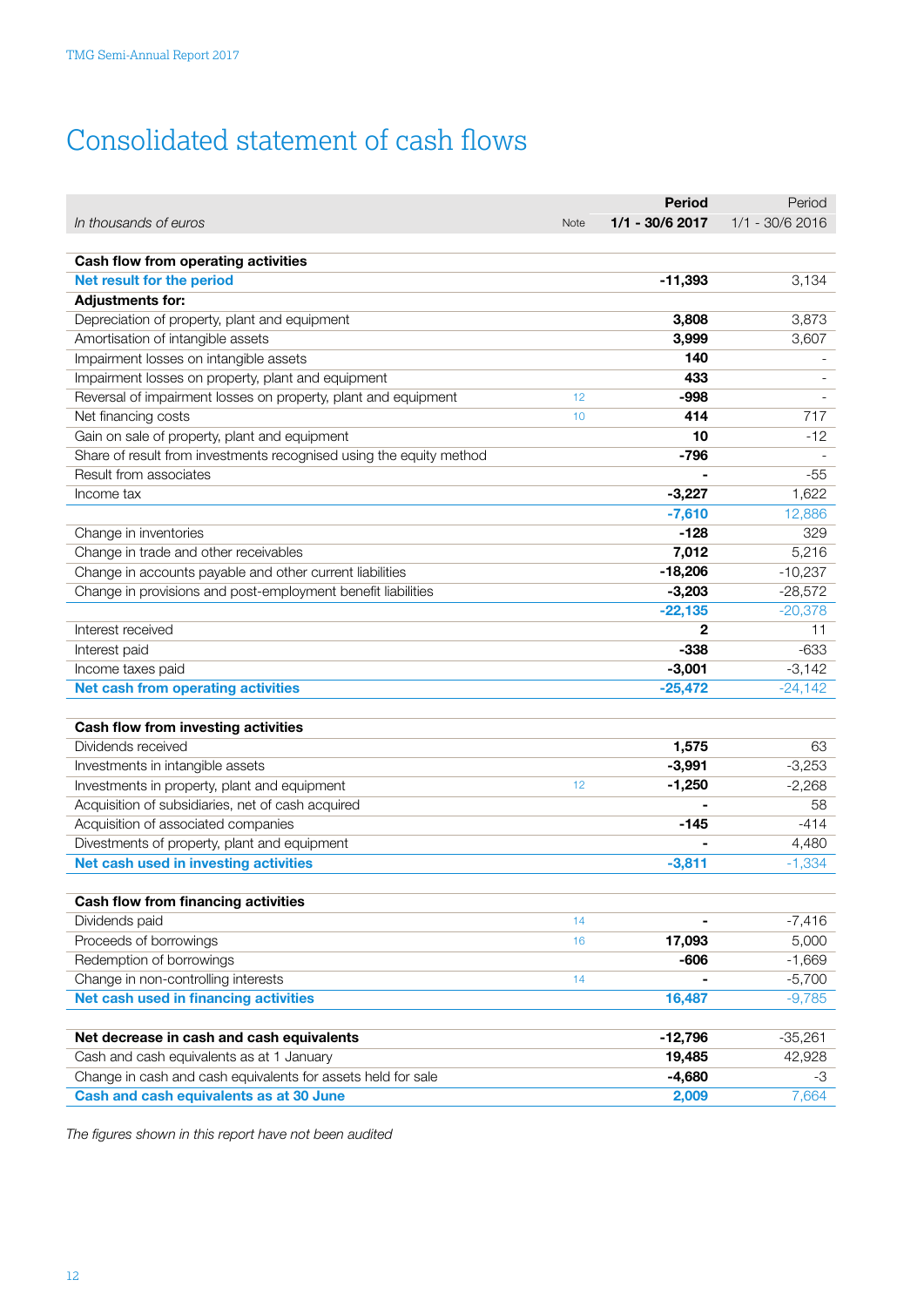# Consolidated statement of changes in equity

|                                           |             |                          | Attributable to equity holders of<br>Telegraaf Media Groep N.V. |           |                          |                        |
|-------------------------------------------|-------------|--------------------------|-----------------------------------------------------------------|-----------|--------------------------|------------------------|
|                                           |             | <b>Issued</b>            | Other                                                           |           | Non-<br>controlling      | Total<br>shareholders' |
| In thousands of euros                     | <b>Note</b> | capital                  | reserves                                                        | Total     | interests                | equity                 |
| Balance as at 1 January 2016              |             | 11,588                   | 223,592                                                         | 235,180   | $-7,974$                 | 227,206                |
| Net result for the period                 |             |                          | 3,134                                                           | 3,134     | $\overline{\phantom{a}}$ | 3,134                  |
| Other comprehensive income for the period |             |                          |                                                                 |           |                          |                        |
| Total comprehensive income for the period |             |                          | 3,134                                                           | 3,134     |                          | 3,134                  |
| Dividends paid to shareholders            | 14          | $\overline{\phantom{0}}$ | $-7,416$                                                        | $-7,416$  | $\overline{\phantom{a}}$ | $-7,416$               |
| Change in non-controlling interests       |             |                          | $-1,705$                                                        | $-1,705$  | 7,974                    | 6,269                  |
| Balance as at 30 June 2016                |             | 11,588                   | 217,605                                                         | 229,193   |                          | 229,193                |
| Net result for the period                 |             |                          | $-1,576$                                                        | $-1,576$  | $\overline{\phantom{a}}$ | $-1,576$               |
| Other comprehensive income for the period |             |                          | $-232$                                                          | $-232$    |                          | $-232$                 |
| Total comprehensive income for the period |             |                          | $-1,808$                                                        | $-1,808$  | ÷,                       | $-1,808$               |
| Balance as at 31 December 2016            |             | 11,588                   | 215,797                                                         | 227,385   | $\overline{\phantom{a}}$ | 227,385                |
| Net result for the period                 |             |                          | $-11,393$                                                       | $-11,393$ | $\blacksquare$           | $-11,393$              |
| Other comprehensive income for the period |             |                          | 184                                                             | 184       |                          | 184                    |
| Total comprehensive income for the        |             |                          |                                                                 |           |                          |                        |
| period                                    |             |                          | $-11,209$                                                       | $-11,209$ |                          | $-11,209$              |
| Balance as at 30 June 2017                |             | 11,588                   | 204,588                                                         | 216,176   |                          | 216,176                |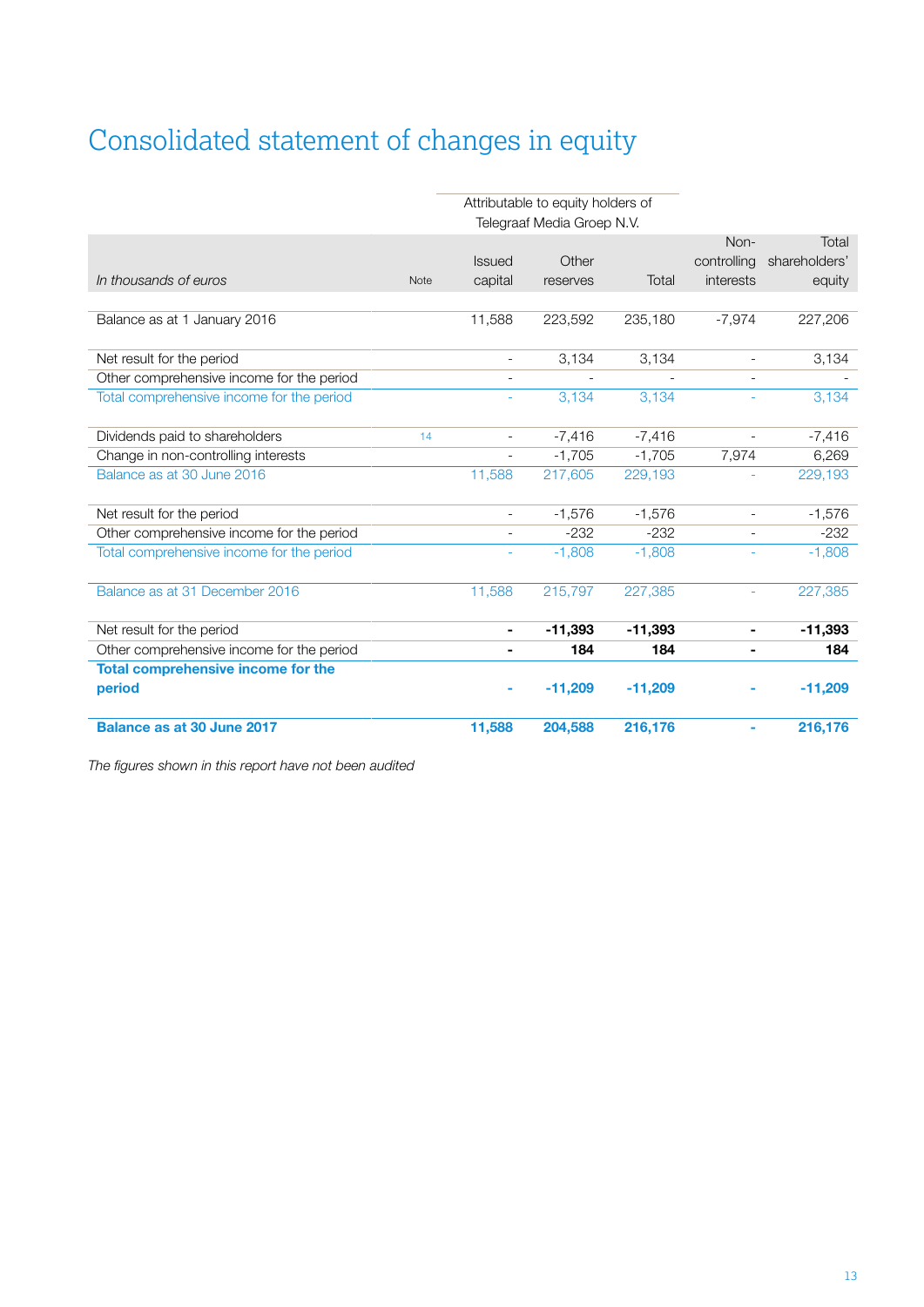## Notes to the consolidated Semi-Annual Financial Statements

#### 1. Corporate information

Telegraaf Media Groep N.V. (the "Company") is domiciled in Amsterdam, the Netherlands. Its activities are primarily the publication of print media and the operation of, and participation in, digital media and radio. The Company's certificates shares are listed on the NYSE EuroNext in Amsterdam.

The Company's consolidated semi-annual report for the first six months of 2017 comprises the Company, its subsidiaries and entities over which the Company has joint control (together referred to as Telegraaf Media Groep) and its interests in associates.

The consolidated financial statements for the financial year 2016 are available upon request at the Company's postal address, P.O. Box 376, 1000 EB Amsterdam, or digitally via www.tmg.nl.

The interim report, unaudited, was approved by the Executive Board and the Supervisory Board for publication on 27 July 2017.

### 2. Statement of compliance

The consolidated semi-annual financial statements have been prepared in accordance with International Financial Reporting Standards (IFRS) as adopted by the International Accounting Standards Board (IASB) and as adopted by the European Union, and the interpretations of these standards by the IASB.

The consolidated semi-annual financial statements have been presented in euros, rounded to the nearest thousand.

The consolidated semi-annual financial statements have been prepared in accordance with International Financial Reporting Standard IAS 34 Interim Financial Reporting. The report does not contain all the information required for complete financial statements and should be read in combination with the consolidated financial statements of Telegraaf Media Groep for 2016.

### 3. Basis for preparation

The principles applied by Telegraaf Media Groep in these consolidated interim financial statements are the same as the accounting policies applied in the consolidated statements for the year 2016 and are in accordance with the International Financial Reporting Standards (IFRS) approved by the European Commission.

As far as relevant, all IFRS standards and interpretations, including the amendments effective as of 1 January 2017, have been applied by TMG as of 1 January 2017. These changes do not affect the financial position and accounting policies and also have no retrospective effect.

### 4. Critical accounting estimates and judgements

In the process of compiling interim reports, management has made judgements, estimates and assumptions that affect the application of the accounting principles, the reported value of assets and liabilities, and the amounts of income and expenses. The resulting accounting estimates will, by definition, seldom equal the related actual results. Interim results are not necessarily indicative for full-year results.

Unless stated otherwise, the estimates made by the management in applying the accounting principles of Telegraaf Media Groep and the principal estimate sources used are identical to the judgements and sources that were applied for the consolidated financial statements 2016.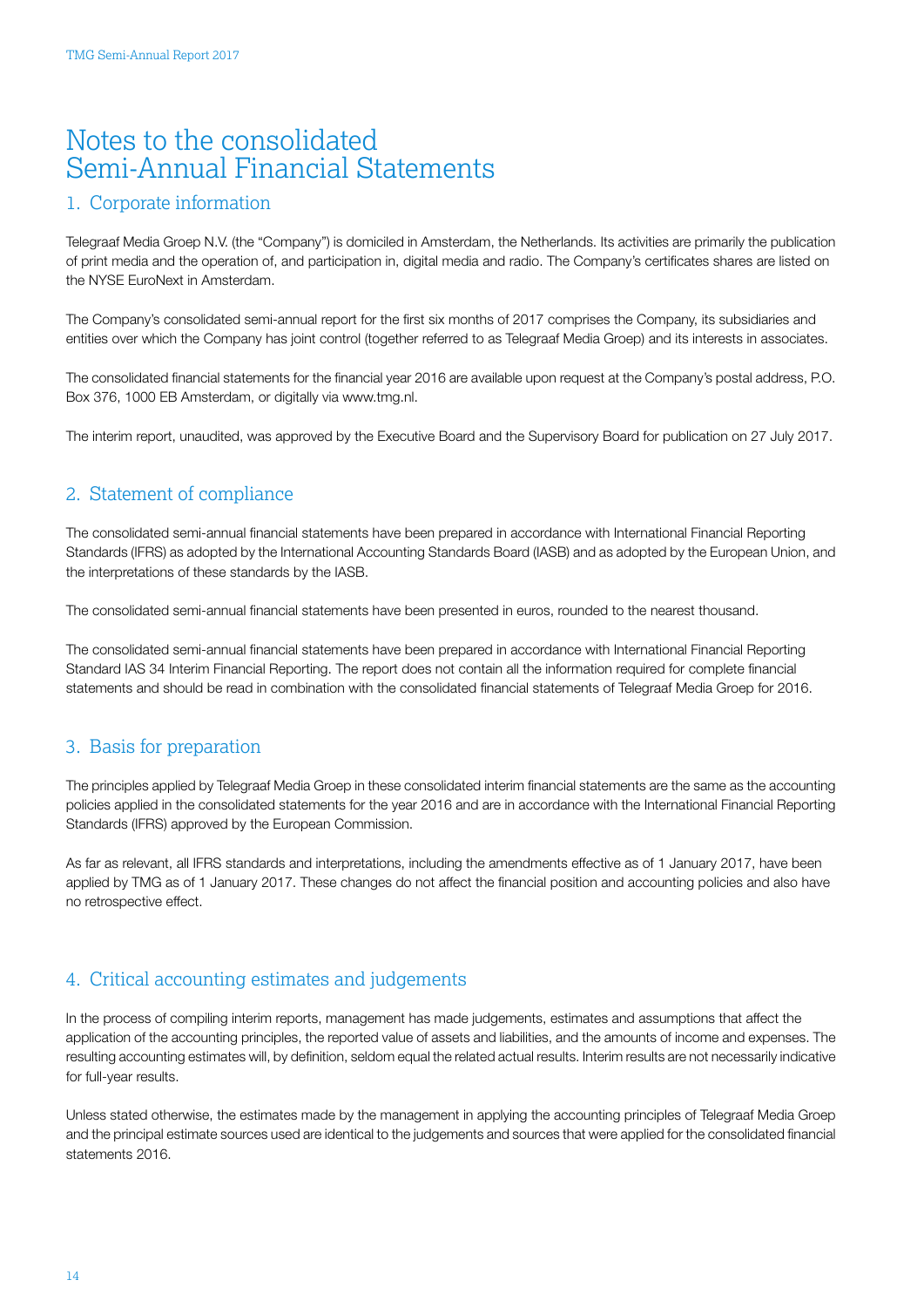### 5. Financial risk management

Risk categories and factors affecting the financial position of Telegraaf Media Groep have been reported in the financial statements 2016. In the first half year of 2017, no significant changes with regard to risk occurred, as a result of which this report merely refers to the 2016 financial statements.

In recent years, there has been a structural change in media usage, as a result of which traditional media is under pressure and new media and new technologies are seeing growing consumer use.

For further information on market conditions, see the notes to the semi-annual results 2017.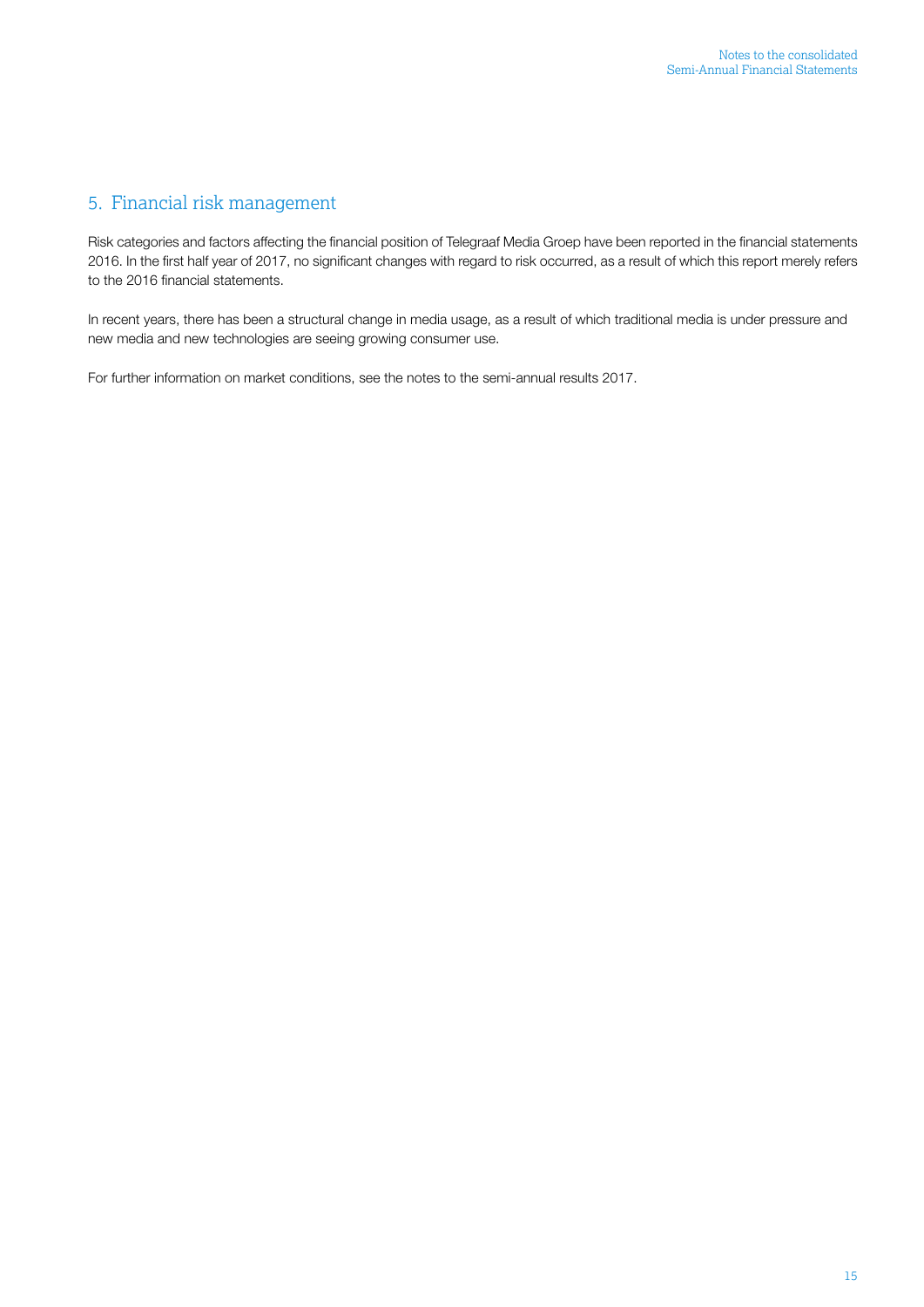### <span id="page-15-0"></span>6. Segment reporting

| In thousands of euros                                                  |
|------------------------------------------------------------------------|
| <b>Continuing operations</b>                                           |
| Revenues from third-party transactions                                 |
| Intercompany transactions                                              |
| <b>Total revenue</b>                                                   |
|                                                                        |
| Segment result before depreciation, amortisation and impairment losses |
| Total depreciation, amortisation and impairment losses                 |
| <b>Operating result</b>                                                |
| Share of result of associates                                          |
| Financial income                                                       |
| Financial expense                                                      |
| Income tax                                                             |
| <b>Result for the year from continuing operations</b>                  |
| Result from discontinued operations after tax                          |
| Net result for the period                                              |
|                                                                        |
| Segment assets                                                         |
| Investments in associates                                              |
| Total assets as at 30 June /31 December                                |
| Segment liabilities                                                    |
| Total liabilities as at 30 June / 31 December                          |
| Segment capital expenditure                                            |
| <b>Total capital expenditure</b>                                       |
| Restructuring costs                                                    |
| Impairment losses on intangible assets                                 |
| Impairment losses on property, plant and equipment                     |
| Other material non-cash items                                          |

#### Average number of employees (FTE)

#### Operating segments

Telegraaf Media Groep N.V. comprises the following main operating segments:

- TMG Media: The publishing of national newspapers, regional newspapers, free door-to-door papers, magazines, print-related internet activities and video productions (for example Telegraaf VNDG).
- TMG Digital: The digital activities include, among others, GeenStijl, GroupDeal, Dumpert, GasPedaal and Relatieplanet.
- Facilitating Services: Other activities include, among others, the printing and distribution of newspapers, the provision of office space and related facilities, primarily for the TMG Media segment.
- Head Office and Other/Eliminations: Head Office includes the corporate departments and the continued Classic FM and MyRadio activities. In addition, intercompany eliminations are included.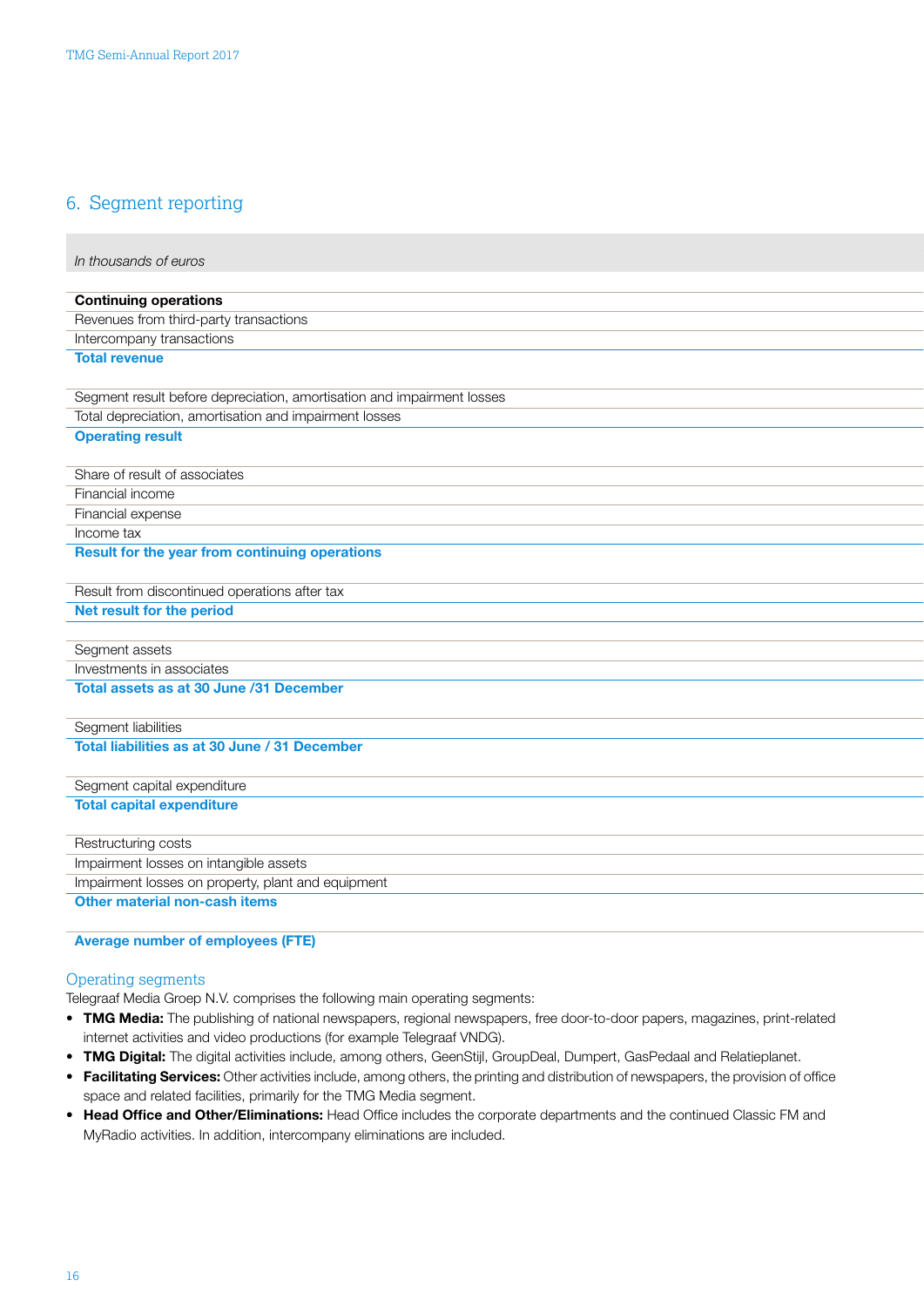| <b>TMG Media</b> |  | <b>TMG Digital</b> |        | Facilitating services |           | Headoffice & Other |           | Total      |                |          |
|------------------|--|--------------------|--------|-----------------------|-----------|--------------------|-----------|------------|----------------|----------|
| 2017             |  | 2016               | 2017   | 2016                  | 2017      | 2016               | 2017      | 2016       | 2017           | 2016     |
|                  |  |                    |        |                       |           |                    |           |            |                |          |
|                  |  |                    |        |                       |           |                    |           |            |                |          |
| 131,965          |  | 144,733            | 15,522 | 17,961                | 8,296     | 8,883              | 214       | 331        | 155,997        | 171,908  |
| $\sim$           |  | $\sim$             | $\sim$ | $\sim$ $-$            | 32,155    | 35,422             | $-32,155$ | $-35,422$  | $\blacksquare$ | $\sim$   |
| 131,965          |  | 144,733            | 15,522 | 17,961                | 40,451    | 44,305             | $-31,941$ | $-35,091$  | 155,997        | 171,908  |
| 30,854           |  | 38,404             | $-11$  | 1,854                 | $-15,763$ | $-16,600$          | $-34,032$ | $-25,562$  | $-18,952$      | $-1,904$ |
| $-492$           |  | 487                | 369    | 481                   | 2,929     | 2,731              | 2,331     | 1,440      | 5,137          | 5,139    |
| 31,346           |  | 37,917             | $-380$ | 1,373                 | $-18,692$ | $-19,331$          | $-36,363$ | $-27,002$  | $-24,089$      | $-7,043$ |
| $\sim$           |  | $\sim$             | $\sim$ | 55                    | $\sim$    | $\sim$             | 879       | $\sim$     | 879            | 55       |
| $\sim$           |  | 6                  | $\sim$ | 10                    | $\sim$    | $\sim$             | $\sim$    | $\sim$ $-$ | $\sim$ $-$     | 16       |
| -6               |  | $\sim$             | $-1$   | $\sim$ $-$            | -1        | $\sim$             | $-378$    | $-550$     | $-386$         | $-550$   |
| $-7,940$         |  | $-9,505$           | 101    | $-361$                | 4,585     | 4,833              | 9,282     | 6,788      | 6,028          | 1,755    |
| 23,400           |  | 28,418             | $-280$ | 1,077                 | $-14,108$ | $-14,498$          | $-26,580$ | $-20,764$  | $-17,568$      | $-5,767$ |
| $\sim$           |  | $\sim$             | $\sim$ | $\sim$                | $\sim$    | $\sim$             | 6,175     | 8,901      | 6,175          | 8,901    |
| 23,400           |  | 28,418             | $-280$ | 1,077                 | $-14,108$ | $-14,498$          | $-20,405$ | $-11,863$  | $-11,393$      | 3,134    |
|                  |  |                    |        |                       |           |                    |           |            |                |          |
| 47,694           |  | 47,655             | 12,932 | 12,100                | 49,662    | 51,954             | 224,541   | 237,192    | 334,829        | 348,901  |
| $\sim$           |  | $\sim$             | 374    | 374                   | $\sim$    | $\sim$             | 46,301    | 47,769     | 46,675         | 48,143   |
| 47,694           |  | 47,655             | 13,306 | 12,474                | 49,662    | 51,954             | 270,842   | 284,961    | 381,504        | 397,044  |
| 65,041           |  | 72,464             | 3,071  | 1,511                 | 5,590     | $-2,965$           | 91,626    | 98,649     | 165,328        | 169,659  |
| 65,041           |  | 72,464             | 3,071  | 1,511                 | 5,590     | $-2,965$           | 91,626    | 98,649     | 165,328        | 169,659  |
| 431              |  | 307                | 282    | 24                    | 23        | 1,891              | 4,608     | 3,372      | 5,344          | 5,594    |
| 431              |  | 307                | 282    | 24                    | 23        | 1,891              | 4,608     | 3,372      | 5,344          | 5,594    |
| 1,046            |  | 330                | 26     | $\sim$                | 1,154     | $-574$             | 1,466     | 537        | 3,692          | 293      |
| $\sim$           |  | $\sim$             | 140    | $\sim$ .              | $\sim$    | $\sim$             | $\sim$    | $\sim$     | 140            |          |
| $-681$           |  | $\sim$             | 4      | $\sim$ $-$            | 112       | $\sim$ $-$         | $\sim$    | $\sim$     | $-565$         |          |
| 365              |  | 330                | 170    | $\sim$                | 1,266     | $-574$             | 1,466     | 537        | 3,267          | 293      |
|                  |  |                    |        |                       |           |                    |           |            |                |          |
| 797              |  | 944                | 127    | 122                   | 260       | 304                | 178       | 157        | 1,362          | 1,527    |

In the first half of 2017, the activities of TMG Landelijke Media and Holland Media Combinations were merged into the new business unit TMG Media. Comparative figures have been modified for this structure change.

Assets and liabilities of Keesing Media Group are presented as 'held for sale', and results are presented as discontinued operations.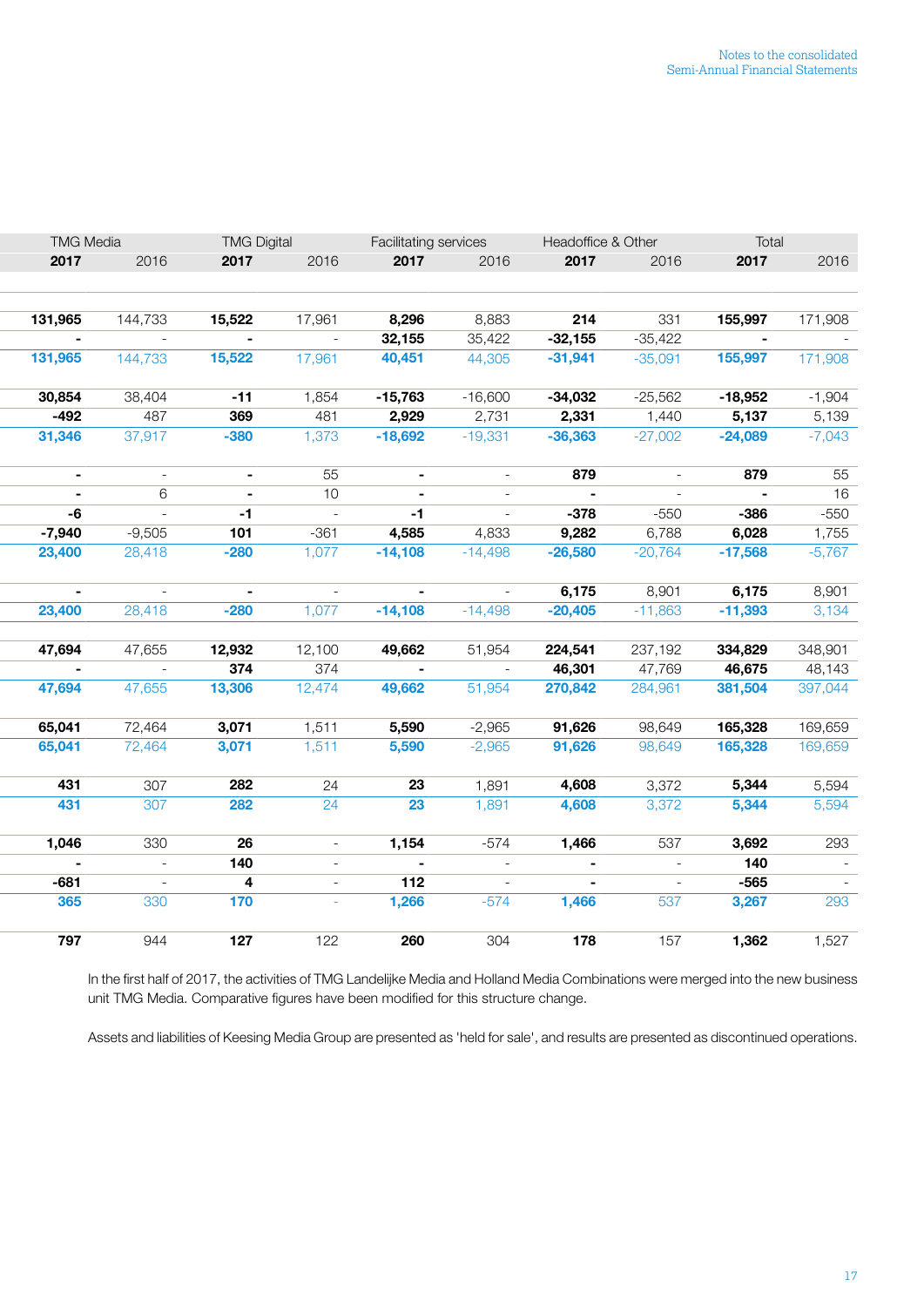### <span id="page-17-0"></span>7. Seasonality of business activities

A part of the business operations of Telegraaf Media Groep is subject to seasonal influences. During the first and third quarters of the year, advertising revenues are normally lower than during the remainder of the year. The single-copy sales of De Telegraaf are significantly higher in the third quarter. The fourth quarter is normally the most important quarter for advertising revenues.

Cash flow is the strongest in the fourth quarter because, in addition to quarterly subscriptions, annual subscriptions are also received in advance.

### 8. Business combinations

In the first half year of 2017, TMG did not make any acquisitions. On 28 April 2016, TMG Landelijke Media B.V. acquired 100% of the shares in International Fashion Week B.V.

### 9. Discontinued operations

On 26 June 2017, the Board of Directors and the Supervisory Board decided to initiate the process of selling Keesing Media Group. Over the past few years, as part of TMG, Keesing Media Group has shown strong growth in revenue and profitability. It is the opinion of the Board of Directors and Supervisory Board that a sale will enable Keesing Media Group to further develop its international growth. Pending this sale, this activity is considered as discontinued.

On 15 January 2016, TMG entered into a strategic partnership with Talpa. As a result, the radio stations Sky Radio and Radio Veronica, among others, were transferred to a newly established radio company. TMG has sold Sky Radio Group to Radio Newco B.V. and in exchange gained an interest of 22,85% in Radio Newco B.V. (per 30 June 2017 an interest of 23%). On 30 September 2016, the sale was completed. This activity is presented as a discontinued operation in the period of 1/1 - 30/6/2016.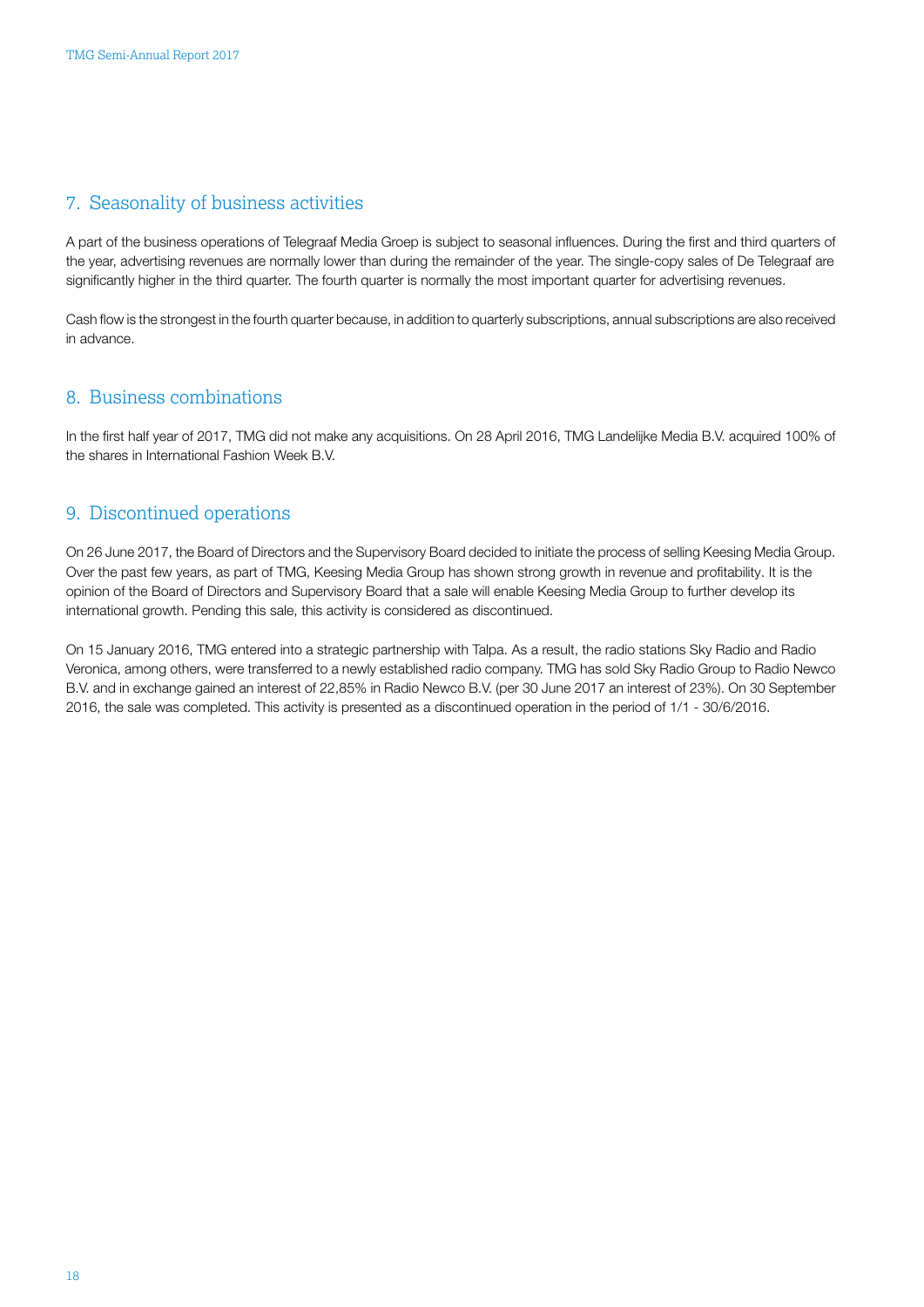<span id="page-18-0"></span>

|                                                                         | <b>Period</b>         | Period       |
|-------------------------------------------------------------------------|-----------------------|--------------|
|                                                                         |                       | $1/1 - 30/6$ |
| In thousands of euros                                                   | Notes 1/1 - 30/6 2017 | 2016         |
| <b>Result from discontinued operations</b>                              |                       |              |
| <b>Total revenue</b>                                                    | 35,434                | 48,966       |
| Wages and salaries                                                      | 6,786                 | 9,172        |
| Social security contributions and pension costs                         | 2,137                 | 2,793        |
| Other personnel costs                                                   | 363                   | 1,321        |
| Other employee benefits                                                 | 61                    | 10           |
| Amortisation                                                            | 1,550                 | 1,740        |
| Depreciation                                                            | 695                   | 600          |
| Other operating expenses                                                | 14,755                | 20,868       |
| <b>Total operating expenses</b>                                         | 26,347                | 36,504       |
| <b>Operating result from discontinued operations</b>                    | 9,087                 | 12,462       |
| Result associated companies                                             | -83                   |              |
| Financial income and expense                                            | $-28$                 | $-184$       |
| Income tax                                                              | 2,801<br>11           | 3,377        |
| <b>Result from discontinued operations after tax</b>                    | 6,175                 | 8,901        |
| Gain on sale of discontinued operations                                 | $\blacksquare$        |              |
| Income tax on gain on sale of discontinued operations                   |                       |              |
| <b>Result for the year</b>                                              | 6,175                 | 8,901        |
| Average number of employees (FTE)                                       | 259                   | 363          |
| Basic and diluted earnings per share from discontinued operations (EUR) | 0.13                  | 0.19         |
| Cash flows from discontinued operations                                 |                       |              |
| Cash flows from operating activities                                    | 8,950                 | 9,310        |
| Cash flows from investing activities                                    | $-805$                | $-439$       |
| Cash flows from financing activities                                    |                       |              |
| Net cash flow from discontinued operations                              | 8,145                 | 8,871        |

### 10. Financial income and expenses

The share in the result of associates (879) concerns TMG's share in the result of Radio Newco B.V. in the first half year of 2017.

#### 11. Income tax

The income tax is based on the best estimate for the expected 2017 average tax rate attributable to the result before tax for the first half year of 2017. The deviation from the effective tax burden in the first half year of 2017 compared to the Dutch nominal tax rate was due to non taxable results of associates and non-deductible expenses.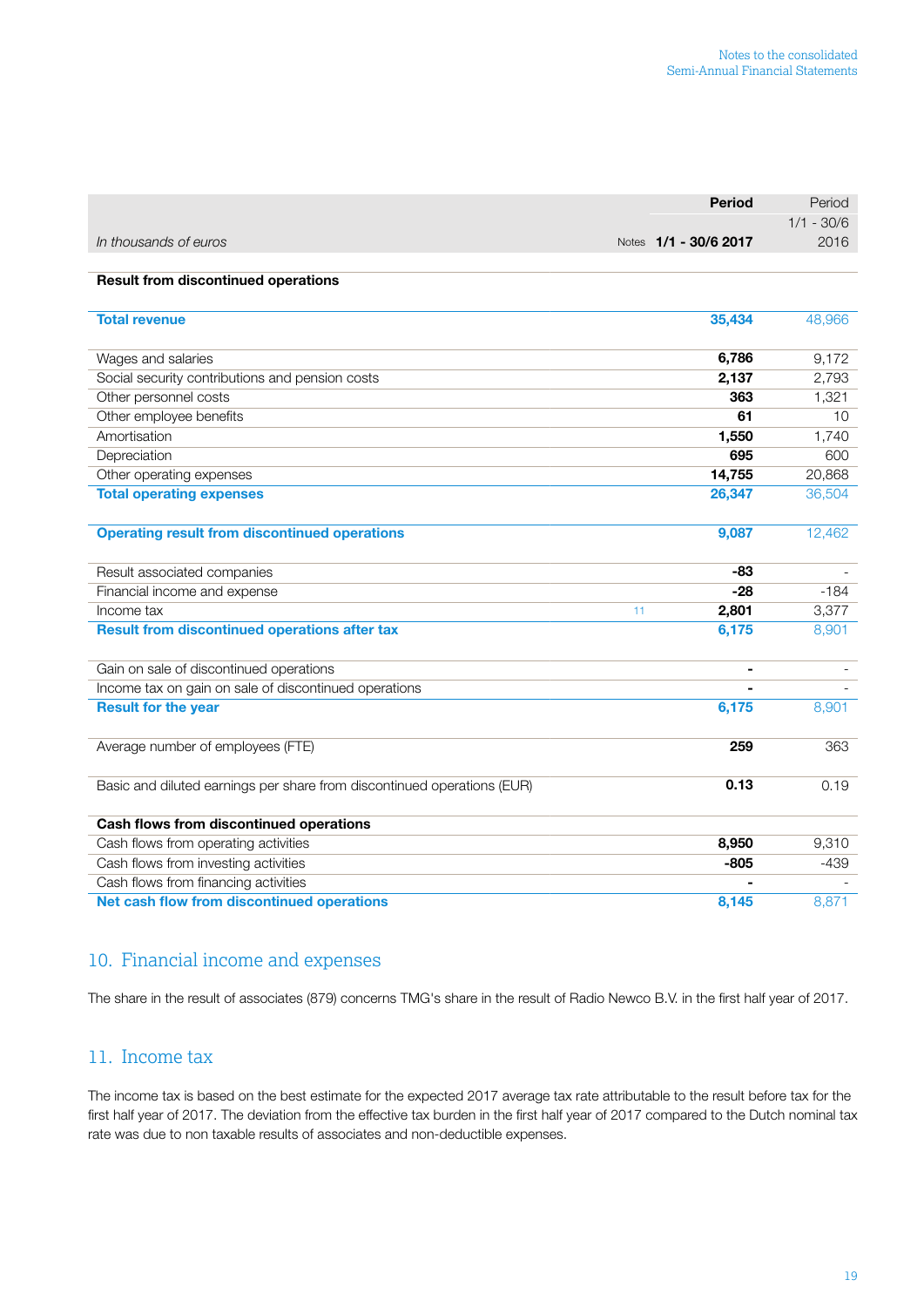<span id="page-19-0"></span>The effective tax burden on discontinued operations is higher than the Dutch tax rate due to a higher tax burden on some foreign entities of Keesing Media Group.

### 12. Property, plant and equipment

At the end of 2016, it was decided to hold the office buildings and car park in Amsterdam for sale, along with certain regional properties of Holland Media Combinatie (in total 15,510 end of 2016). At that time, there was an appraisal of the expected proceeds less costs to sell. This led to an impairment of certain properties (2,073). In the first half year of 2017, TMG decided to revoke the decision to sell the office buildings and car park in Amsterdam, partly in view of the intended sale of Keesing Media Group. As a consequence, the office buildings and car park in Amsterdam have been reclassified to assets in use and they are again subject to depreciation.

#### 13. Assets held for sale

Assets held for sale comprise the business unit Keesing Media Group and the office buildings and printing presses of Holland Media Combinatie in Alkmaar (5,616 as of 30 June 2017). The expected return value of the office building in Alkmaar is estimated to be higher, and part of the previously booked impairment losses have therefore been reversed (998). On the other hand, a further impairment (429) has taken place on the printing presses.

#### 14. Shareholders' equity

During the first half year of 2017, TMG paid out no dividend to its shareholders (the first half year of 2016: 7,416).

The movements in non-controlling interests in 2016 concern the acquisition of the remaining shares in Sienna Holding B.V., resulting in an increase of the share in Sienna Holding B.V. from 90% to 100%.

#### 15. Provisions

#### Restructuring provision

In the first half year of 2017, severance costs were paid to the amount of 7,148 (2016: 27,905).

#### 16. Interest-bearing loans and borrowings

In the first half year of 2017, TMG used 17,093 of its existing credit facilities to deal with severance payments, acquisition costs and seasonal effects in the cash flow. The total credit facility mid 2017 is 22,093. The interest payable for the facility is 3-month Euribor, with a premium of 1.50%.

#### 17. Related parties

In the first half year of 2017, Telegraaf Media Groep paid a premium of 3,728 (first half year of 2016: 4,829) to Stichting-Telegraafpensioenfonds 1959. Including employees' contributions, the premium amounted to 5,593 (first half year of 2016: 7,244).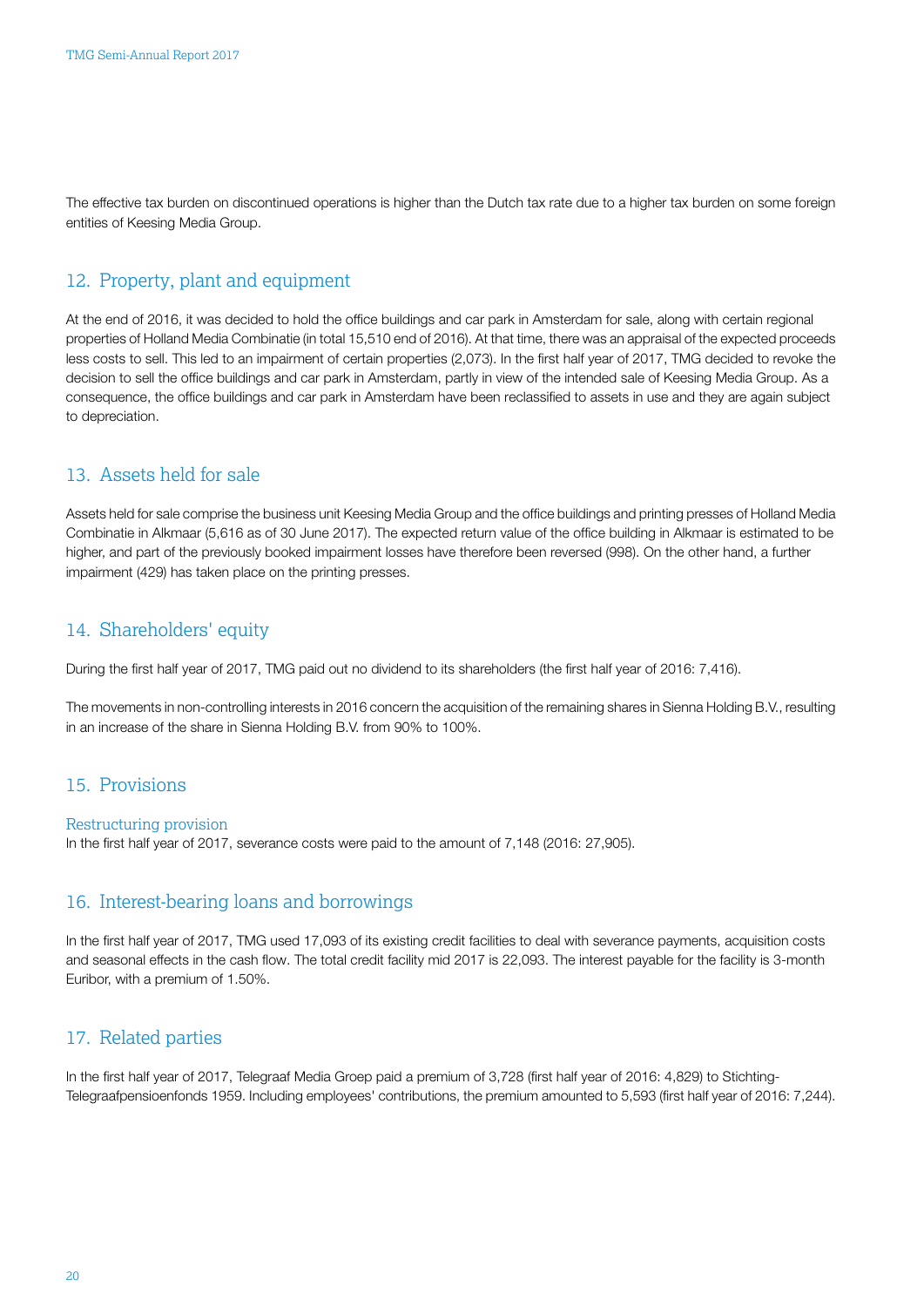### 18. Subsequent events

On 18 July 2017, TMG announced the sale of Keesing Media Group to form a partnership with Ergon Capital Partners III ('Ergon'). The agreed valuation of 100% of Keesing is EUR 150 million (enterrprise value, debt and cash fee). TMG takes a 30% stake in the new partnership. The net cash flow from the transaction is used to fully settle the credit facilities with the banks. It also provides capacity to finance operations and future plans for TMG's key brands. The transaction is subject to approval by the shareholders of TMG and advice from TMG's works councils, and is expected to be completed in September.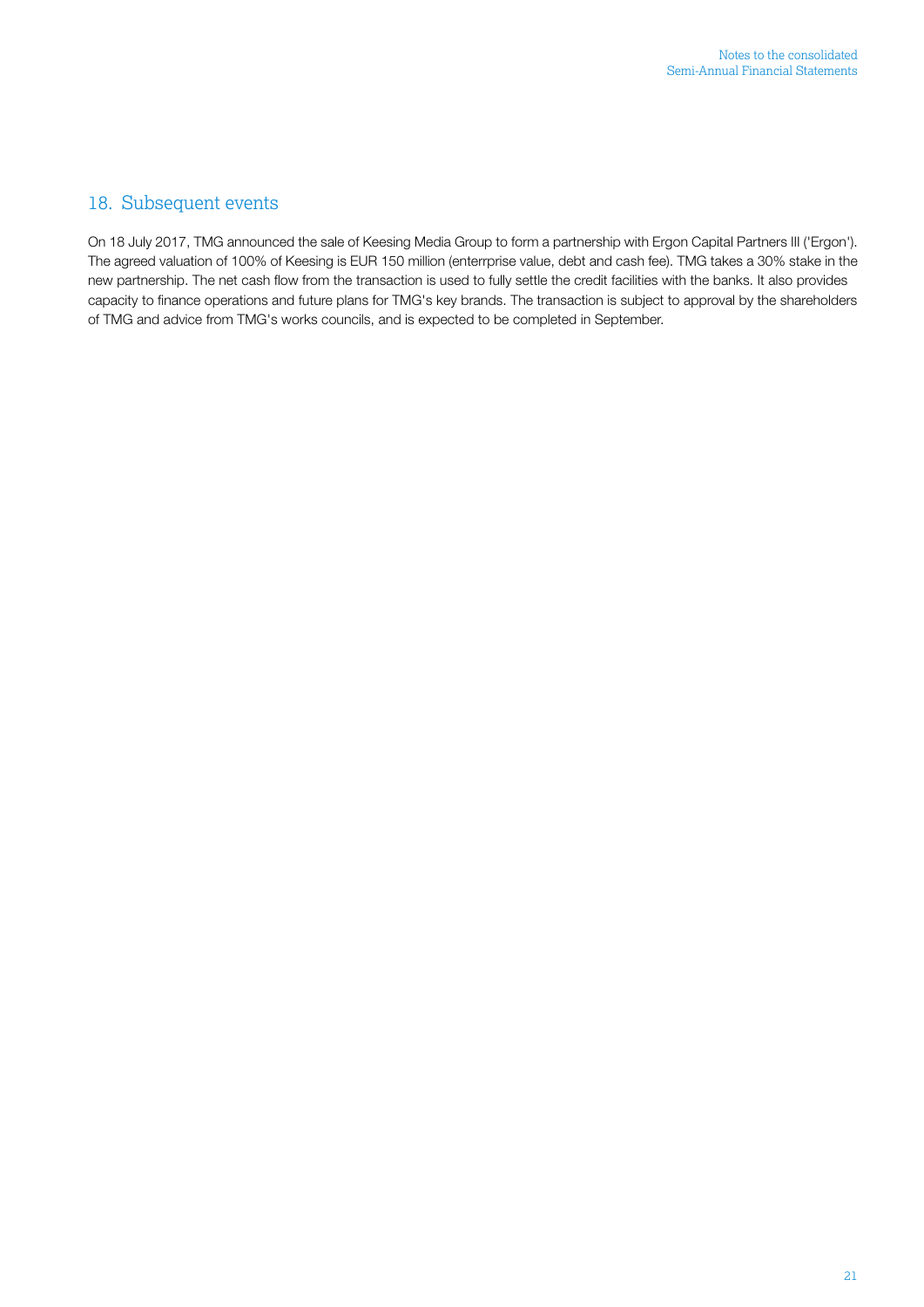# Key figures by year

|                                                                         | 20161    | 2015      | $2014^2$  | 2013      | 2012 <sup>3</sup> | 2011      | 2010    | 2009    | 2008       | 2007    |
|-------------------------------------------------------------------------|----------|-----------|-----------|-----------|-------------------|-----------|---------|---------|------------|---------|
|                                                                         |          |           |           |           |                   |           |         |         |            |         |
| Equity $x \in 1,000^4$                                                  | 227,385  | 235,180   | 258,719   | 298,786   | 424,760           | 465,828   | 531,075 | 465,962 | 411,576    | 866,815 |
| TMG's equity as a percentage of total                                   |          |           |           |           |                   |           |         |         |            |         |
| equity and liabilities                                                  | 57.3%    | 52.7%     | 54.4%     | 53.7%     | 53.1%             | 55.6%     | 66.7%   | 61.1%   | 54.0%      | 70.3%   |
| Current ratio                                                           | 0.61:1   | 0.61:1    | 0.72:1    | 0.7:1     | 0.45:1            | 0.50:1    | 0.72:1  | 0.78:1  | 0.7:1      | 2.64:1  |
| Gearing                                                                 | 1.34:1   | 1.12:1    | 1.19:1    | 1.16:1    | 1.13:1            | 1.25:1    | 2.00:1  | 1.57:1  | 1.17:1     | 2.37:1  |
|                                                                         |          |           |           |           |                   |           |         |         |            |         |
| TMG's revenue $x \in 1,000$                                             | 420,370  | 481,333   | 512,701   | 542,230   | 555,850           | 577,200   | 592,297 | 611.840 | 684,204    | 738,795 |
| Cash flow from operating activities x                                   |          |           |           |           |                   |           |         |         |            |         |
| € 1,000                                                                 | $-2,851$ | 16,312    | 24,129    | $-15,465$ | 21,977            | 17,485    | 59,569  | 49,252  | 64,962     | 62,130  |
| Result for the year $x \in 1,000$ **                                    | 1,558    | $-22,760$ | $-33,806$ | 177,597   | $-10,602$         | $-32,590$ | 81,826  | 70,505  | $-359,988$ | 400,097 |
| TMG's result for the year as a                                          |          |           |           |           |                   |           |         |         |            |         |
| percentage of total revenue                                             | 0.4%     | $-4.7%$   | $-6.6%$   | 32.8%     | $-1.9%$           | $-5.6%$   | 13.8%   | 11.5%   | $-52.6%$   | 54.2%   |
| Operating result as a percentage of                                     |          |           |           |           |                   |           |         |         |            |         |
| total revenue                                                           | $-2.0%$  | $-4.4%$   | $-6.1%$   | $-1.9%$   | 2.9%              | $-14.3%$  | 3.8%    | $-0.5%$ | $-5.4%$    | $-3.8%$ |
|                                                                         |          |           |           |           |                   |           |         |         |            |         |
| Average total revenue per employee                                      |          |           |           |           |                   |           |         |         |            |         |
| (FTE)                                                                   | 234,844  | 227,366   | 219,009   | 209,760   | 204,658           | 204,536   | 207,751 | 204,743 | 207,272    | 201,590 |
| Employees at year-end (FTE)                                             | 1,766    | 2,049     | 2,259     | 2,459     | 2,745             | 2,940     | 2,851   | 2,988   | 3,278      | 3,594   |
|                                                                         |          |           |           |           |                   |           |         |         |            |         |
| Return on equity                                                        | 0.7%     | $-9.7%$   | $-13.1%$  | 59.4%     | $-2.5%$           | $-7.0%$   | 15.4%   | 15.1%   | $-87.5%$   | 46.2%   |
| Pay-out ratio                                                           | p.m.     | p.m.      | p.m.      | 169.6%    | p.m.              | p.m.      | 26.3%   | 23.7%   | p.m.       | 11.9%   |
|                                                                         |          |           |           |           |                   |           |         |         |            |         |
| Per TMG share with a nominal value of                                   |          |           |           |           |                   |           |         |         |            |         |
| € 0.25                                                                  |          |           |           |           |                   |           |         |         |            |         |
| (rounded to whole euro cents):                                          |          |           |           |           |                   |           |         |         |            |         |
| Equity                                                                  | 4.91     | 5.07      | 5.58      | 6.45      | 9.16              | 9.99      | 11.12   | 9.76    | 8.62       | 17.43   |
| Cash flow from operating activities                                     | $-0.06$  | 0.35      | 0.52      | $-0.33$   | 0.47              | 0.37      | 1.25    | 1.03    | 1.35       | 1.24    |
| Earnings                                                                | 0.03     | $-0.49$   | $-0.73$   | 3.83      | $-0.23$           | $-0.69$   | 1.71    | 1.48    | $-7.49$    | 8.00    |
| Dividend                                                                | 0.00     | p.m.      | 0.00      | 6.50      | 0.00              | 0.47      | 0.45    | 0.35    | 0.35       | 1.00    |
| Lowest closing share price                                              | 3.36     | 3.60      | 5.61      | 7.92      | 6.60              | 9.10      | 14.52   | 8.95    | 8.86       | 19.69   |
| Highest closing share price                                             | 5.00     | 6.49      | 9.11      | 14.855    | 10.49             | 16.45     | 16.45   | 14.80   | 24.86      | 26.87   |
|                                                                         |          |           |           |           |                   |           |         |         |            |         |
|                                                                         |          |           |           |           |                   |           |         |         |            |         |
|                                                                         |          |           |           |           |                   |           |         |         |            |         |
| Closing share price as at<br>31 December<br>1 Excluding Sky Radio Group | 4.75     | 3.75      | 6.09      | 9.11      | 8.00              | 9.95      | 14.95   | 13.14   | 12.45      | 25.00   |

2 Excluding Relatieplanet.nl (held for sale in 2014 and 2013)

3 Adapted for IAS19R.

4 Attributable to shareholders of Telegraaf Media Groep N.V.

5 Before interim dividend payment of  $\epsilon$  6.00.